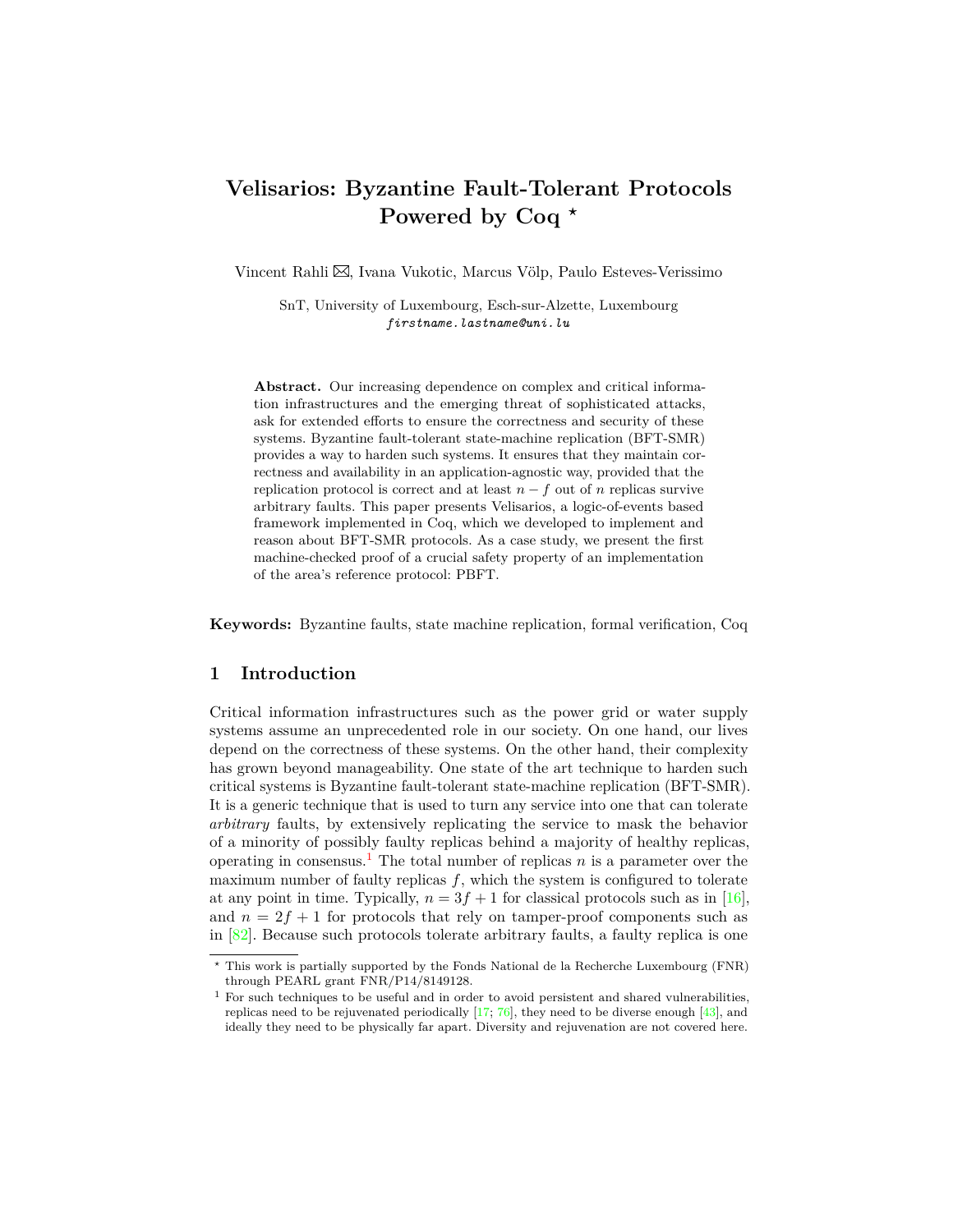that does not behave according to its specification. For example it can be one that is controlled by an attacker, or simply one that contains a bug.

Ideally, we should guarantee the correctness and security of such replicated and distributed, hardened systems to the highest standards known to mankind today. That is, the proof of their correctness should be checked by a machine and their model refined down to machine code. Unfortunately, as pointed out in [\[29\]](#page-25-3), most distributed algorithms, including BFT protocols, are published in pseudo-code or, in the best case, a formal but not executable specification, leaving their safety and liveness questionable. Moreover, Lamport, Shostak, and Pease wrote about such programs: "We know of no area in computer science or mathematics in which informal reasoning is more likely to lead to errors than in the study of this type of algorithm." [\[54\]](#page-26-2). Therefore, we focus here on developing a generic and extensible formal verification framework for systematically supporting the mechanical verification of BFT protocols and their implementations.<sup>[2](#page-1-0)</sup>

Our framework provides, among other things, a model that captures the idea of arbitrary/Byzantine faults; a collection of standard assumptions to reason about systems with faulty components; proof tactics that capture common reasoning patterns; as well as a general library of distributed knowledge. All these parts can be reused to reason about any BFT protocol. For example, most BFT protocols share the same high-level structure (they essentially disseminate knowledge and vote on the knowledge they gathered), which we capture in our knowledge theory. We have successfully used this framework to prove a crucial safety property of an implementation of a complex BFT-SMR protocol called PBFT [\[16;](#page-25-0) [15;](#page-25-4) [14\]](#page-25-5). We handle all the functionalities of the base protocol, including garbage collection and view change, which are essential in practical protocols. Garbage collection is used to bound message logs and buffers. The view change procedure enables BFT protocols to make progress in case the *primary*—a distinguished replica used in some fault-tolerant protocols to coordinate votes—becomes faulty.

**Contributions.** Our contributions are as follows: (1) Sec. [3](#page-5-0) presents Velisarios, our continuing effort towards a generic and extensible logic-of-events based framework for verifying implementations of BFT-SMR protocols using Coq [\[25\]](#page-25-6). (2) As discussed in Sec. [4,](#page-14-0) our framework relies on a library to reason about *distributed epistemic knowledge*. (3) We implemented Castro's landmark PBFT protocol, and proved its agreement safety property (see Sec. [5\)](#page-19-0). (4) We implemented a runtime environment to run the OCaml code we extract from Coq (see Sec.  $6$ ). (5) We released Velisarios and our PBFT safety proof under an open source licence.<sup>[3](#page-1-1)</sup>

**Why PBFT?** We have chosen PBFT because several BFT-SMR protocols designed since then either use (part of) PBFT as one of their main building blocks, or are inspired by it, such as  $[45; 82; 8; 26; 6; 46]$  $[45; 82; 8; 26; 6; 46]$  $[45; 82; 8; 26; 6; 46]$  $[45; 82; 8; 26; 6; 46]$  $[45; 82; 8; 26; 6; 46]$  $[45; 82; 8; 26; 6; 46]$  $[45; 82; 8; 26; 6; 46]$  $[45; 82; 8; 26; 6; 46]$  $[45; 82; 8; 26; 6; 46]$  $[45; 82; 8; 26; 6; 46]$  $[45; 82; 8; 26; 6; 46]$ , to cite only a few. Therefore, a bug in PBFT could imply bugs in those protocols too. Castro provided a thorough study of PBFT: he described the protocol in [\[16\]](#page-25-0), studied how to proactively rejuvenate

<span id="page-1-0"></span><sup>2</sup> Ideally, both (1) the replication mechanism and (2) the instances of the replicated service should be verified. However, we focus here on (1), which has to be done only once, while (2) needs to be done for every service and for every replica instance.

<span id="page-1-1"></span><sup>3</sup> Available at: <https://github.com/vrahli/Velisarios>.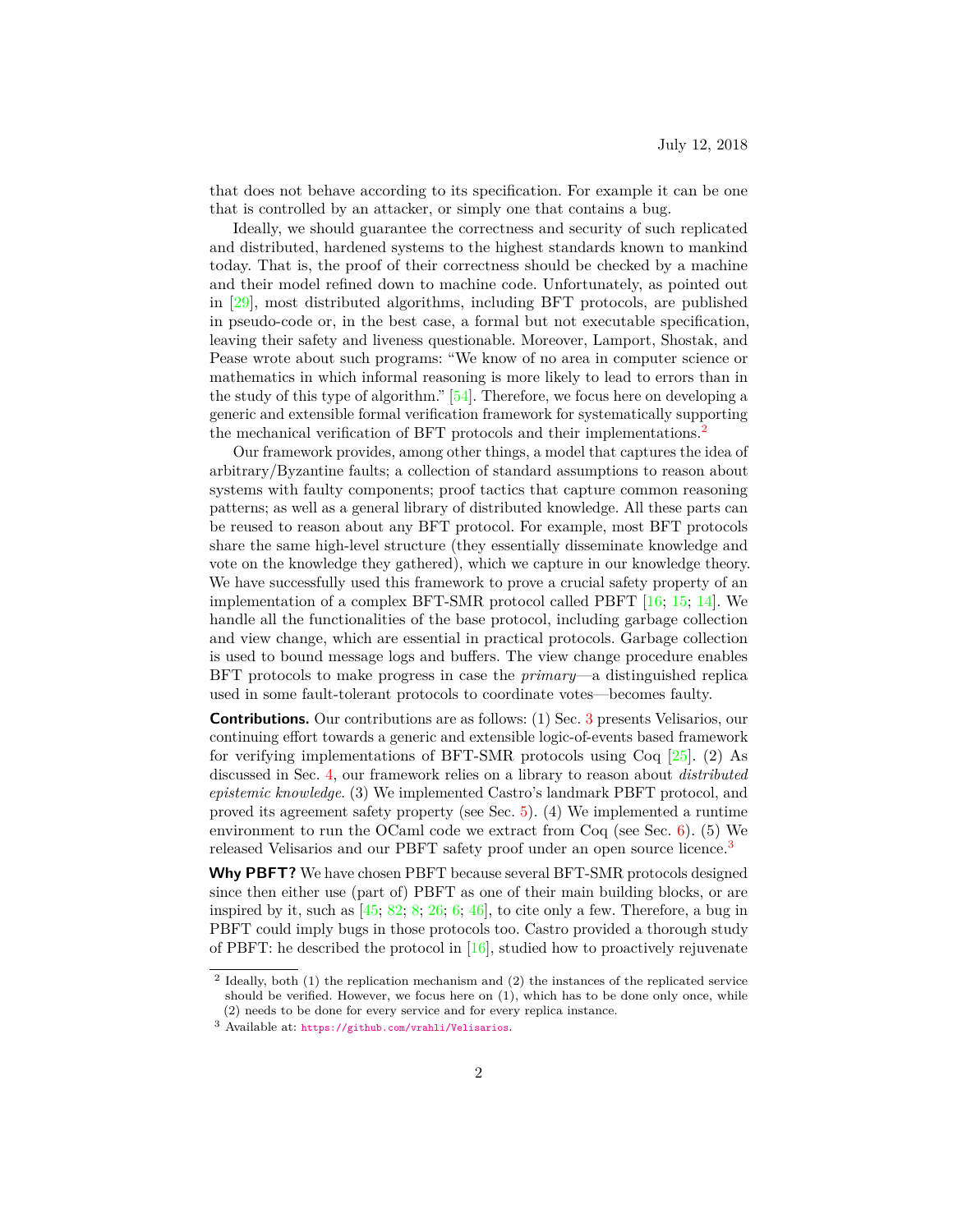<span id="page-2-0"></span>

Fig. 1: PBFT normal-case (left) and view-change (right) operations

replicas in [\[14\]](#page-25-5), and provided a pen-and-paper proof of PBFT's safety in [\[15;](#page-25-4) [17\]](#page-25-1). Even though we use a different model—Castro used I/O automata (see Sec. [7.1\)](#page-22-0), while we use a logic-of-events model (see Sec. [3\)](#page-5-0)—our mechanical proof builts on top of his pen-and-paper proof. One major difference is that here we verify actual running code, which we obtain thanks to Coq's extraction mechanism.

## **2 PBFT Recap**

This section provides a rundown of PBFT  $[16; 15; 14]$  $[16; 15; 14]$  $[16; 15; 14]$  $[16; 15; 14]$  $[16; 15; 14]$ , which we use as running example to illustrate our model of BFT-SMR protocols presented in Sec. [3.](#page-5-0)

#### <span id="page-2-1"></span>**2.1 Overview of the Protocol**

We describe here the public-key based version of PBFT, for which Castro provides a formal pen-and-paper proof of its safety. PBFT is considered the first practical BFT-SMR protocol. Compared to its predecessors, it is more efficient and it does not rely on unrealistic assumptions. It works with asynchronous, unreliable networks (i.e., messages can be dropped, altered, delayed, duplicated, or delivered out of order), and it tolerates independent network failures. To achieve this, PBFT assumes strong cryptography in the form of collision-resistant digests, and an existentially unforgeable signature scheme. It supports any deterministic state machine. Each state machine replica maintains the service state and implements the service operations. Clients send requests to all replicas and await  $f + 1$ matching replies from different replicas. PBFT ensures that healthy replicas execute the same operations in the same order.

To tolerate up to *f* faults, PBFT requires  $|R| = 3f + 1$  replicas. Replicas move trough a succession of configurations called *views*. In each view *v*, one replica  $(p = v \mod |R|)$  assumes the role of *primary* and the others become *backups*. The primary coordinates the votes, i.e., it picks the order in which client requests are executed. When a backup suspects the primary to be faulty, it requests a view-change to select another replica as new primary.

**Normal-case.** During normal-case operation, i.e., when the primary is not suspected to be faulty by a majority of replicas, clients send requests to be executed, which trigger agreement among the replicas. Various kinds of messages have to be sent among clients and replicas before a client knows its request has been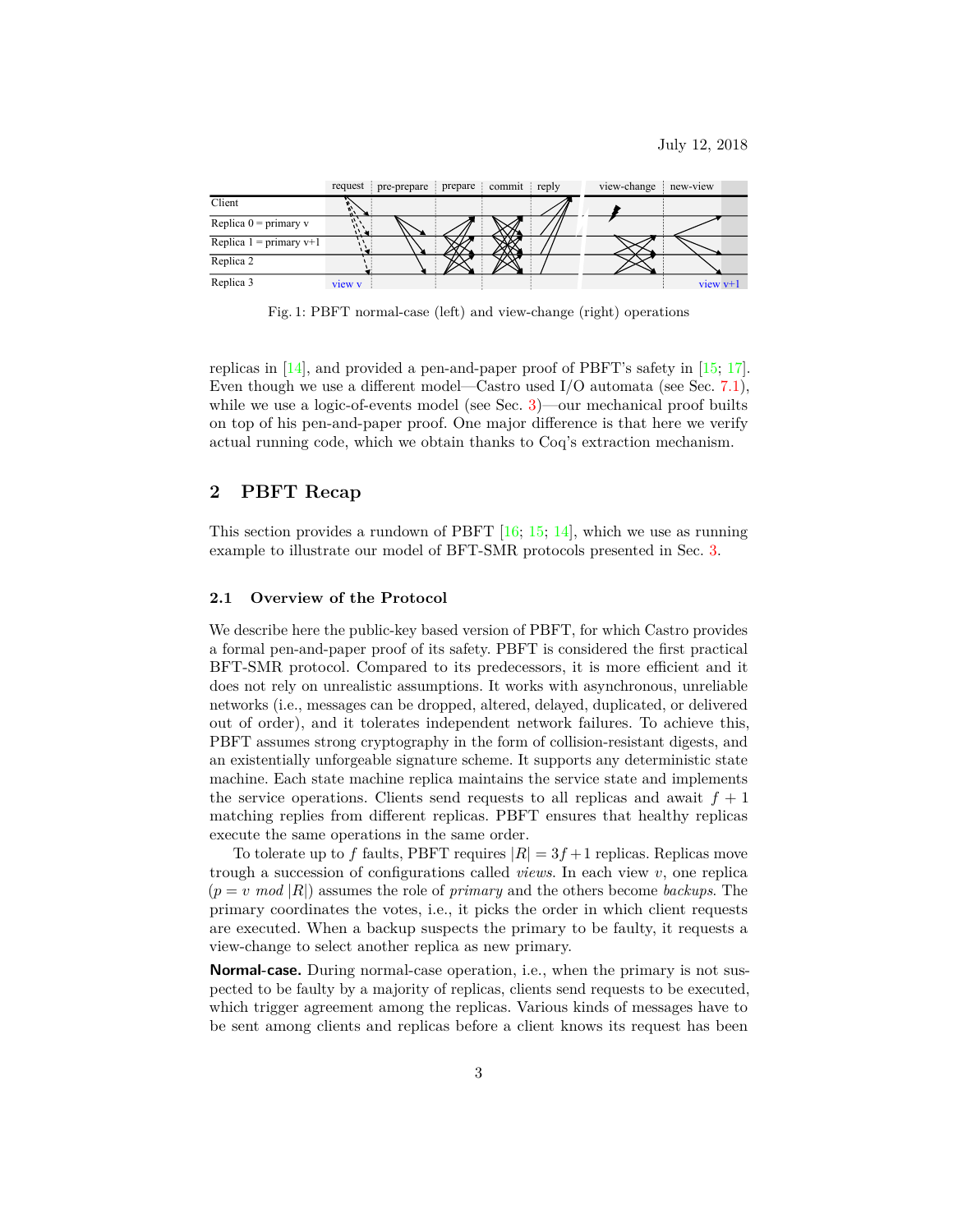executed. Fig. [1](#page-2-0) shows the resulting message patterns for PBFT's normal-case operation and view-change protocol. Let us discuss here normal-case operation:

*1. Request:* To initiate agreement, a client *c* sends a request of the form  $\langle$ **REQUEST**,  $o, t, c \rangle_{\sigma_c}$  to the primary, but is also prepared to broadcast it to all replicas if replies are late or primaries change.  $\langle$ REQUEST,  $o, t, c \rangle_{\sigma_c}$  specifies the operation to execute *o* and a timestamp *t* that orders requests of the same client. Replicas will not re-execute requests with a lower timestamp than the last one processed for this client, but are prepared to resend recent replies.

*2. Pre-prepare:* The primary of view *v* puts the pending requests in a total order and initiates agreement by sending  $\langle$ **PRE-PREPARE**,  $v, n, m \rangle_{\sigma_p}$  to all the backups, where *m* should be the *n th* executed request. The strictly monotonically increasing and contiguous sequence number *n* ensures preservation of this order despite message reordering.

*3. Prepare:* Backup *i* acknowledges the receipt of a pre-prepare message by sending the digest *d* of the client's request in  $\langle$ PREPARE,  $v, n, d, i \rangle_{\sigma_i}$  to all replicas.

*4. Commit:* Replica *i* acknowledges the reception of 2*f* prepares matching a valid pre-prepare by broadcasting  $\langle \text{COMMIT}, v, n, d, i \rangle_{\sigma_i}$ . In this case, we say that the message is *prepared* at *i*.

**5.** *Execution*  $\mathcal{B}$  *Reply:* Replicas execute client operations after receiving  $2f + 1$ matching commits, and follow the order of sequence numbers for this execution. Once replica  $i$  has executed the operation  $o$  requested by client  $c$ , it sends  $\langle$ **REPLY**,  $v, t, c, i, r \rangle_{\sigma_i}$  to *c*, where *r* is the result of applying *o* to the service state. Client *c* accepts *r* if it receives  $f + 1$  matching replies from different replicas.

Client and replica authenticity, and message integrity are ensured through signatures of the form  $\langle m \rangle_{\sigma_i}$ . A replica accepts a message *m* only if: (1) *m*'s signature is correct, (2) *m*'s view number matches the current view, and (3) the sequence number of *m* is in the water mark interval (see below).

PBFT buffers pending client requests, processing them later in batches. Moreover, it makes use of checkpoints and water marks (which delimit sequence number intervals) to limit the size of all message logs and to prevent replicas from exhausting the sequence number space.

**Garbage collection.** Replicas store all correct messages that were created or received in a log. Checkpoints are used to limit the number of logged messages by removing the ones that the protocol no longer needs. A replica starts checkpointing after executing a request with a sequence number divisible by some predefined constant, by multicasting the message  $\langle$ CHECKPOINT,  $v, n, d, i \rangle_{\sigma_i}$  to all other replicas. Here *n* is the sequence number of the last executed request and *d* is the digest of the state. Once a replica received  $f + 1$  different checkpoint messages<sup>[4](#page-3-0)</sup> (possibly including its own) for the same  $n$  and  $d$ , it holds a proof of correctness of the log corresponding to *d*, which includes messages up to sequence number *n*. The checkpoint is then called *stable* and all messages lower than *n* (except view-change messages) are pruned from the log.

**View change.** The view change procedure ensures progress by allowing replicas to change the leader so as to not wait indefinitely for a faulty primary. Each

<span id="page-3-0"></span><sup>&</sup>lt;sup>4</sup> Castro first required  $2f + 1$  checkpoint messages [\[16\]](#page-25-0) but relaxed this requirement in [\[14\]](#page-25-5).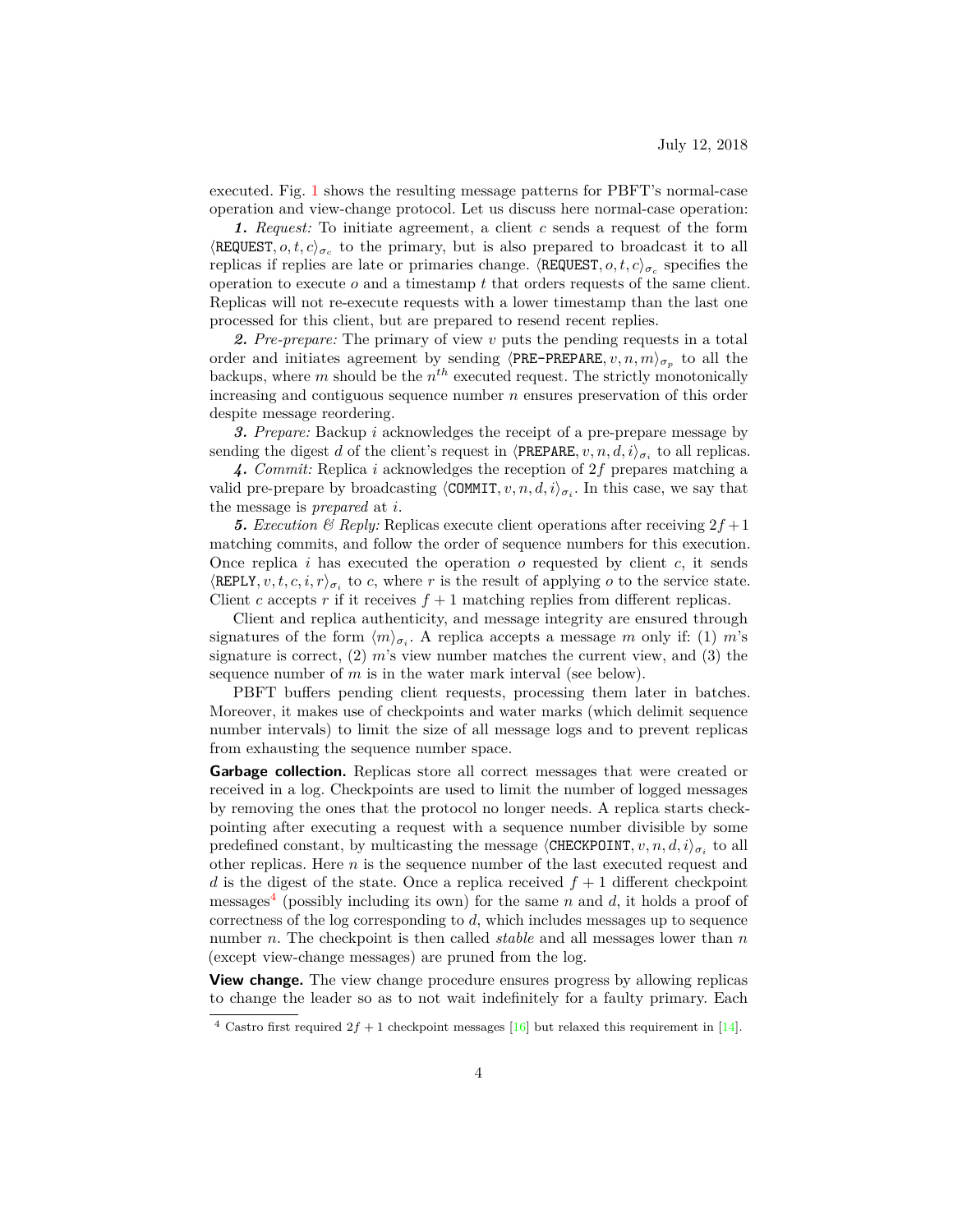backup starts a timer when it receives a request and stops it after the request has been executed. Expired timers cause the backup to suspect the leader and request a view change. It then stops receiving normal-case messages, and multicasts  $\langle$ VIEW-CHANGE,  $v + 1, n, s, C, P, i \rangle_{\sigma_i}$ , reporting the sequence number *n* of the last stable checkpoint *s*, its proof of correctness *C*, and the set of messages *P* with sequence numbers greater than *n* that backup *i* prepared since then. When the new primary  $p$  receives  $2f + 1$  view-change messages, it multicasts  $\langle \text{NEW-VIEW}, v + 1, V, O, N \rangle_{\sigma_p}$ , where *V* is the set of  $2f + 1$  valid view-change messages that *p* received; *O* is the set of messages prepared since the latest checkpoint reported in *V*; and *N* contains only the special *null* request for which the execution is a no-op. *N* is added to the *O* set to ensure that there are no gaps between the sequence numbers of prepared messages sent by the new primary. Upon receiving this new-view message, replicas enter view  $v + 1$  and re-execute the normal-case protocol for all messages in  $O \cup N$ .

We have proved a critical safety property of PBFT, including its garbage collection and view change procedures, which are essential in practical protocols. However, we have not yet developed generic abstractions to specifically reason about garbage collection and view changes, that can be reused in other protocols, which we leave as future work.

#### <span id="page-4-0"></span>**2.2 Properties**

PBFT with  $|R| = 3f + 1$  replicas is safe and live. Its safety boils down to linearizability  $[42]$ , i.e., the replicated service behaves like a centralized implementation that executes operations atomically one at a time. Castro used a modified version of linearizability in  $[14]$  to deal with faulty clients. As presented in Sec. [5,](#page-19-0) we proved the crux of this property, namely the agreement property (we leave linearizability for future work).

As informally explained by Castro [\[14\]](#page-25-5), assuming weak synchrony (which constrains message transmission delays), PBFT is live, i.e., clients will eventually receive replies to their requests. In the future, we plan to extend Velisarios to support liveness and mechanize PBFT's liveness proof.

#### **2.3 Differences with Castro's Implementation**

As mentioned above, besides the normal-case operation, our Coq implementation of PBFT handles garbage collection, view changes and request batching. However, we slightly deviated from Castro's implementation  $[14]$ , primarily in the way checkpoints are handled: we always work around sending messages that are not between the water marks, and a replica always requires its own checkpoint before clearing its log. Assuming the reader is familiar with PBFT, we now detail these deviations and refer the reader to [\[14\]](#page-25-5) for comparison.

(1) To the best of our knowledge, to ensure liveness, Castro's implementation requires replicas to resend prepare messages below the low water mark when adopting a new-view message and processing the pre-prepares in  $O \cup N$ . In contrast, our implementation never sends messages with sequence numbers lower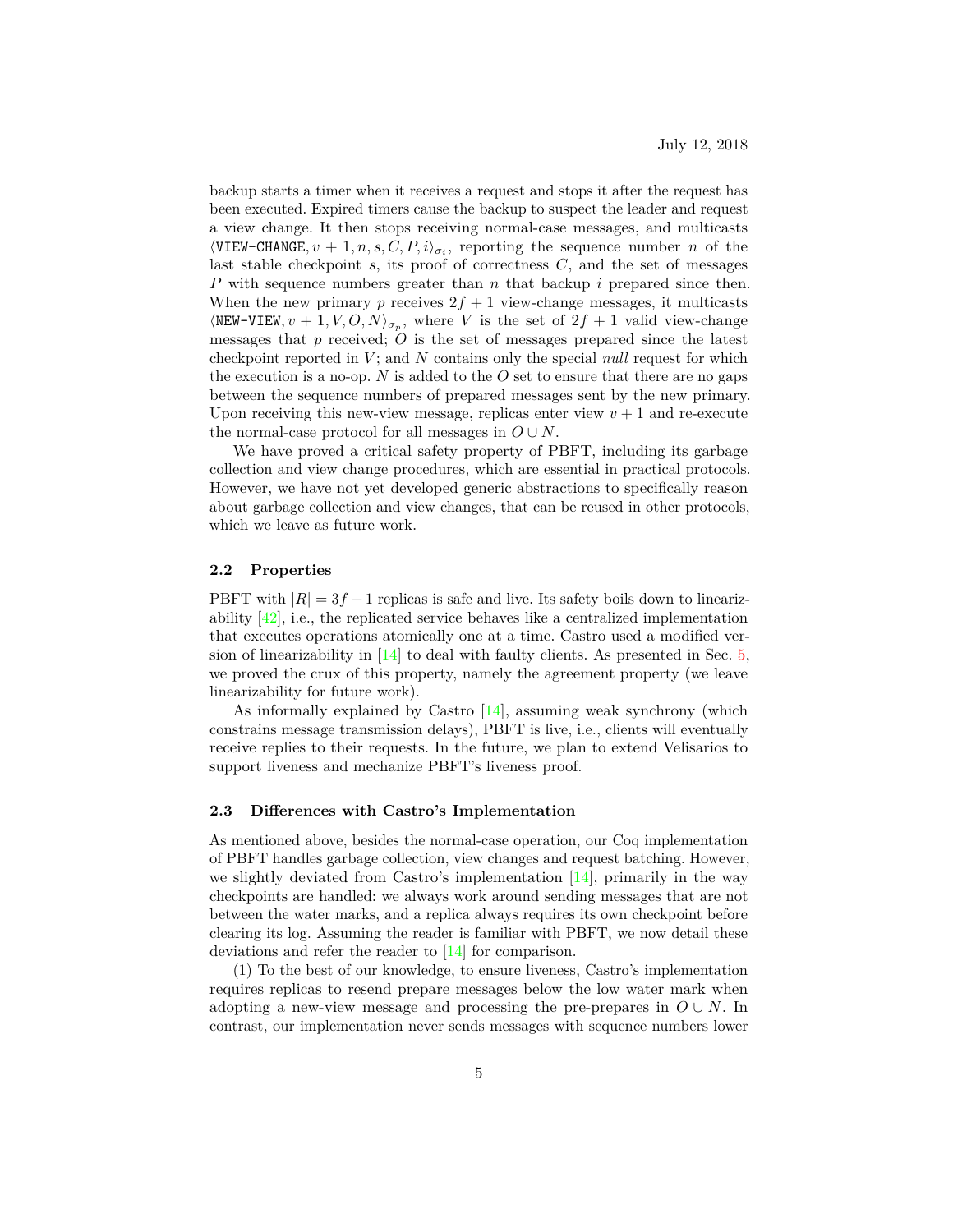<span id="page-5-1"></span>

Fig. 2: Outline of formalization

than the low water mark. This liveness issue can be resolved by bringing late replicas up to date through a state transfer.

(2) We require a new leader to send its own view-change message updated with its latest checkpoint as part of its new-view message. If not, it may happen that a checkpoint stabilizes after the view-change message is sent and before the new-view message is prepared. This might result in a new leader sending messages in  $O \cup N$  with a sequence number below its low water mark, which it avoids by updating its own view-change message to contain its latest checkpoint.

(3) We require replicas to wait for their own checkpoint message before stabilizing a checkpoint and garbage collecting logs. This avoids stabilizing a checkpoint that has not been computed locally. Otherwise, a replica could lose track of the last executed request if its sequence number is superseded by the one in the checkpoint. Once proven, a state transfer of the latest checkpoint state and an update of the last executed request would also resolve this point.

We slightly deviated from Castro's protocol to make our proofs go through. We leave it for future work to formally study whether we could do without these changes, or whether they are due to shortcomings of the original specification.

## <span id="page-5-0"></span>**3 Velisarios Model**

Using PBFT as a running example, we now present our Coq model for Byzantine fault-tolerant distributed systems, which relies on a logic of events—Fig. [2](#page-5-1) outlines our formalization.

#### <span id="page-5-2"></span>**3.1 The Logic of Events**

We adapt the Logic of Events (LoE) we used in EventML  $[9; 11; 71]$  $[9; 11; 71]$  $[9; 11; 71]$  $[9; 11; 71]$  $[9; 11; 71]$  to not only deal with crash faults, but arbitrary faults in general (including malicious faults). LoE, related to Lamport's notion of causal order [\[53\]](#page-26-6) and to event structures [\[65;](#page-26-7) [60\]](#page-26-8), was developed to reason about events occurring in the execution of a distributed system. LoE has recently been used to verify consensus protocols [\[73;](#page-26-9) [71\]](#page-26-5) and cyber-physical systems [\[3\]](#page-25-13). Another standard model of distributed computing is Chandy and Lamport's *global state semantics* [\[19\]](#page-25-14), where a distributed system is modeled as a single state machine: a state is the collection of all processes at a given time, and a transition takes a message in flight and delivers it to its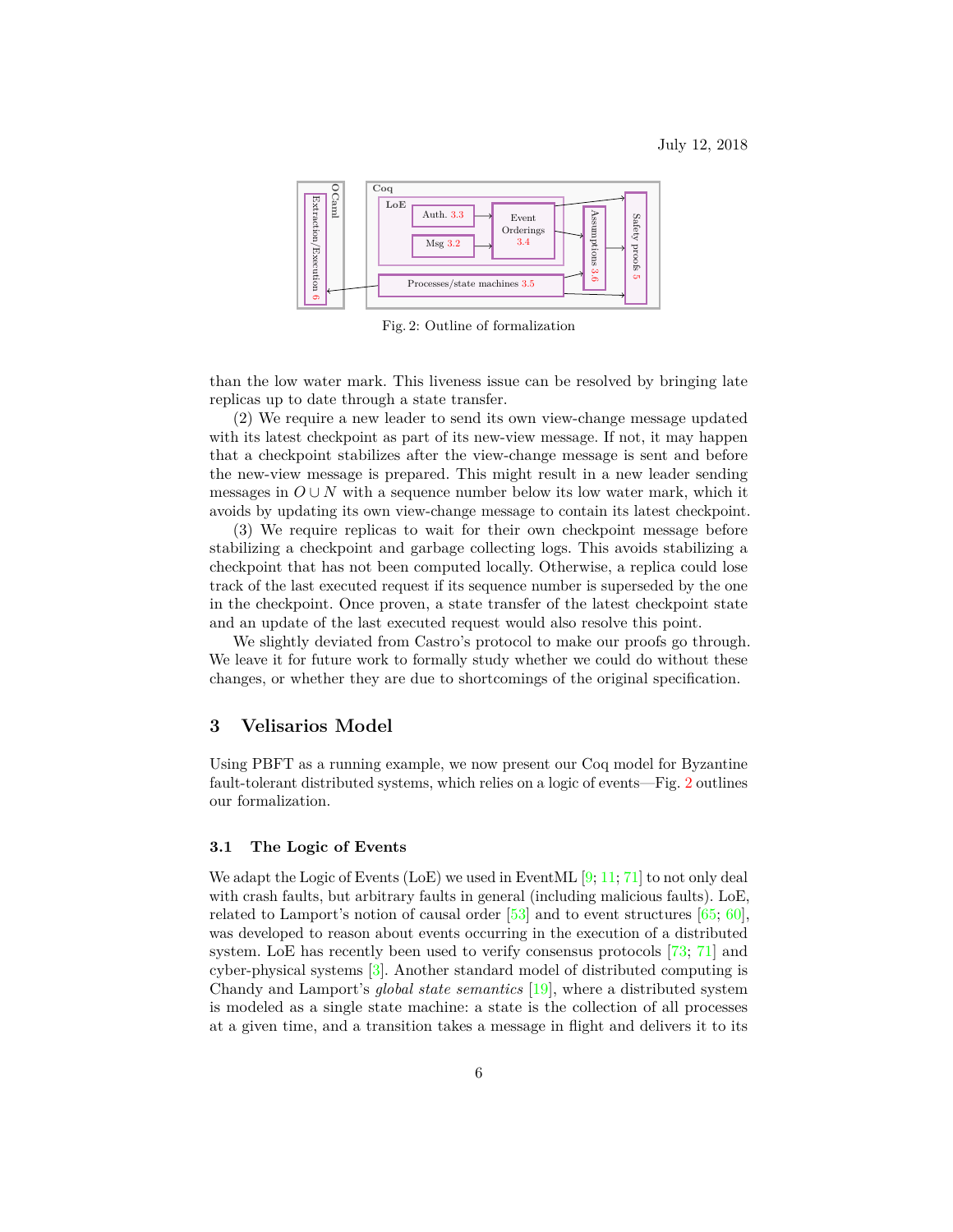recipient (a process in the collection). Each of these two models has advantages and disadvantages over the other. We chose LoE because in our experience it corresponds more closely to the way distributed system researchers and developers reason about protocols. As such, it provides a convenient communication medium between distributed systems and verification experts.

In LoE, an event is an abstract entity that corresponds either (1) to the handling of a received message, or  $(2)$  to some arbitrary activity about which no information is provided (see the discussion about trigger in Sec. [3.4\)](#page-8-0). We use those arbitrary events to model arbitrary/Byzantine faults. An event happens at a specific point in space/time: the space coordinate of an event is called its location, and the time coordinate is given by a well-founded ordering on events that totally orders all events at the same location. Processes react to the messages that triggered the events happening at their locations one at a time, by transitioning through their states and creating messages to send out, which in turn might trigger other events. In order to reason about distributed systems, we use the notion of *event orderings* (see Sec. [3.4\)](#page-8-0), which essentially are collections of ordered events and represent runs of a system. They are abstract entities that are never instantiated. Rather, when proving a property about a distributed system, one has to prove that the property holds for all event orderings corresponding to all possible runs of the system (see Sec. [3.5](#page-10-0) and Sec. [5](#page-19-0) for examples). Some runs/event orderings are not possible and therefore excluded through assumptions, such as the ones described in Sec. [3.6.](#page-11-0) For example, exists at most f faulty excludes event orderings where more than *f* out of *n* nodes could be faulty.

In the next few sections, we explain the different components (messages, authentication, event orderings, state machines, and correct traces) of Velisarios, and their use in our PBFT case study. Those components are parameterized by abstract types (parameters include the type of messages and the kind of authentication schemes), which we later have to instantiate in order to reason about a given protocol, e.g. PBFT, and to obtain running code. The choices we made when designing Velisarios were driven by our goal to generate running code. For example, we model cryptographic primitives to reason about authentication.

#### <span id="page-6-0"></span>**3.2 Messages**

**Model.** Some events are caused by messages of type msg, which is a parameter of our model. Processes react to messages to produce message/destinations pairs (of type DirectedMsg), called *directed messages*. A directed message is typically handled by a message outbox, which sends the message to the listed destinations.<sup>[5](#page-6-1)</sup> A destination is the name (of type name, which is a parameter of our model) of a node participating in the protocol.

**PBFT.** In our PBFT implementation, we instantiate the msg type using the following datatype (we only show some of the normal-case operation messages, leaving out for example the more involved pre-prepare messages—see Sec. [2.1\)](#page-2-1):

<span id="page-6-1"></span><sup>5</sup> Message inboxes/outboxes are part of the runtime environment but not part of the model.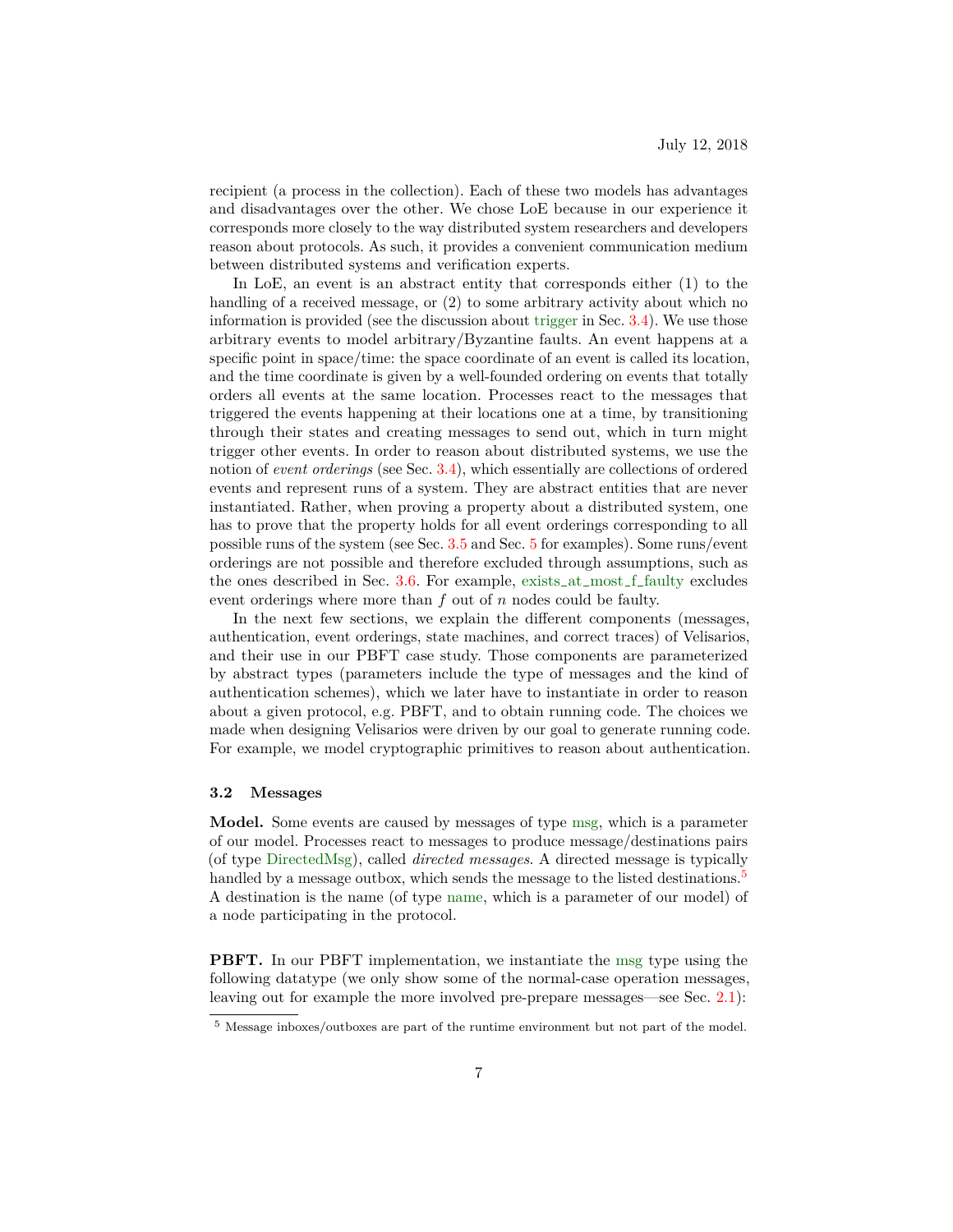```
Inductive PBFTmsg :=
| REQUEST (r : Request)
 | PREPARE (p : Prepare)
| REPLY (r : \text{Reply}) \dotsInductive Bare_Prepare :=
                                 | bare prepare (v : View) (n : SeqNum) (d : digest) (i : Rep).
                                 Inductive Prepare :=
                                 | prepare (b : Bare Prepare) (a : list Token).
```
As for prepares, all messages are defined as follows: we first define bare messages that do not contain authentication tokens (see Sec. [3.3\)](#page-7-0), and then authenticated messages as pairs of a bare message and an authentication token. Views and sequence numbers are nats, while digests are parameters of the specification. PBFT involves two types of nodes: replicas of the form  $\text{PBFTreplica}(r)$ , where *r* is of type Rep; and clients of the form  $\mathsf{PBFTclient}(c)$ , where c is of type Client. Both Rep and Client are parameters of our formalization, such that Rep is of arity  $3f+1$ , where f is a parameter that stands for the number of tolerated faults.

#### <span id="page-7-0"></span>**3.3 Authentication**

**Model.** Our model relies on an abstract concept of keys, which we use to implement and reason about authenticated communication. Capturing authenticity at the level of keys allows us to talk about impersonation through key leakage. Keys are divided into *sending keys* (of type sending key) to authenticate a message for a target node, and *receiving keys* (of type receiving key) to check the validity of a received message. Both sending key and receiving key are parameters of our model.<sup>[6](#page-7-1)</sup> Each node maintains *local keys* (of type **local keys**), which consists of two lists of *directed keys*: one for sending keys and one for receiving keys. Directed keys are pairs of a key and a list of node names identifying the processes that the holder of the key can communicate with.

Sending keys are used to create *authentication tokens* of type Token, which we use to authenticate messages. Tokens are parameters of our model and abstract away from concrete concepts such as digital signatures or MACs. Typically, a message consists of some data plus some tokens that authenticates the data. Therefore, we introduce the following parameters: (1) the type data, for the kind of data that can be authenticated;  $(2)$  a create function to authenticate some data by generating authentication tokens using the sending keys; and (3) a verify function to verify the authenticity of some data by checking that it corresponds to some token using the receiving keys.

Once some data has been authenticated, it is typically sent over the network to other nodes, which in turn need to check the authenticity of the data. Typically, when a process sends an authenticated message to another process it includes its identity somewhere in the message. This identity is used to select the corresponding receiving key to check the authenticity of the data using verify. To extract this claimed identity we require users to provide a data sender function.

It often happens in practice that a message contains more than one piece of authenticated data (e.g., in PBFT, pre-prepare messages contain authenticated client requests). Therefore, we require users to provide a get\_contained\_auth\_data function that extracts all authenticated pieces of data contained in a message.

<span id="page-7-1"></span><sup>6</sup> Sending and receiving keys must be different when using asymmetric cryptography, and can be the same when using symmetric cryptography.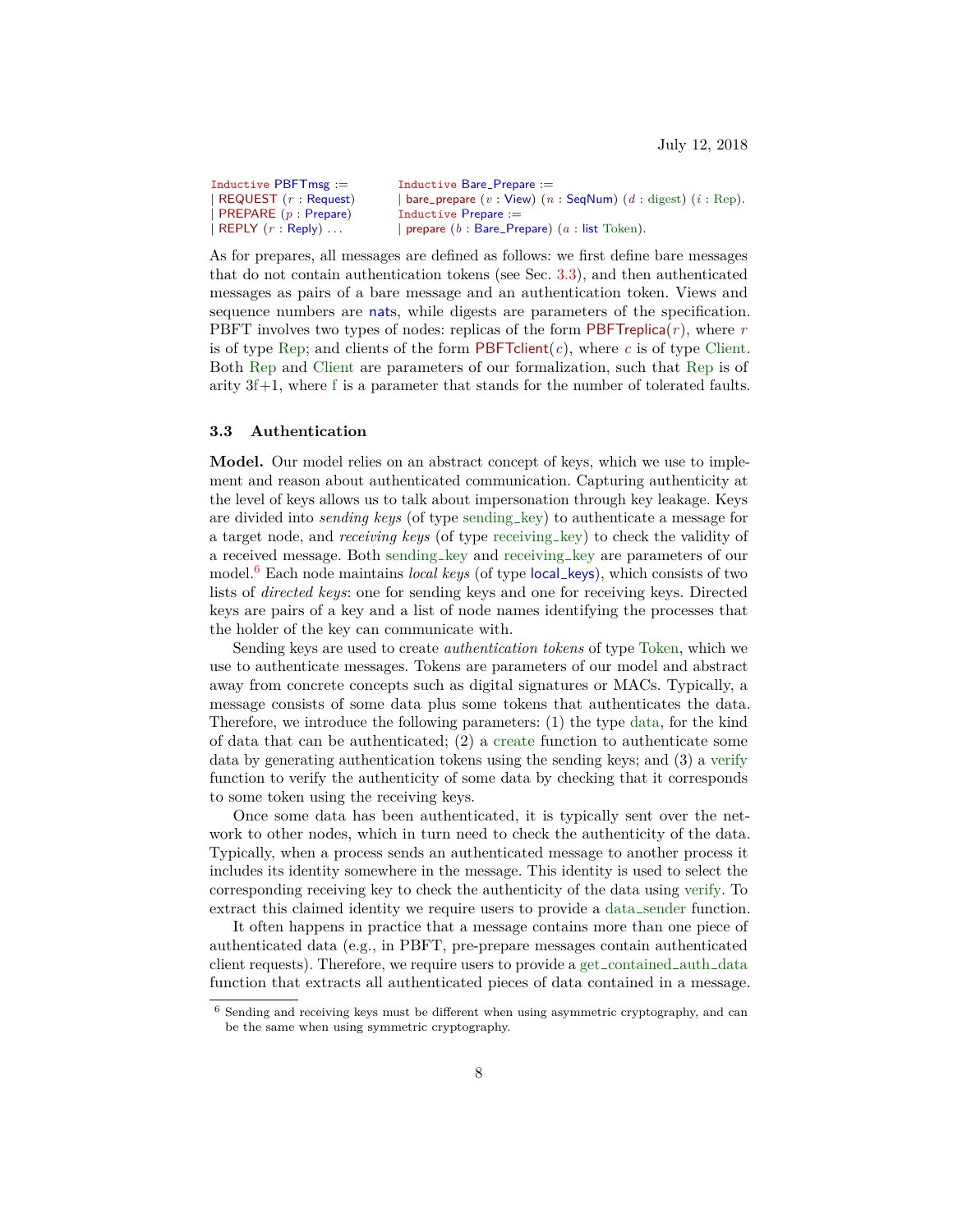Because we sometimes want to use different tokens to authenticate some data  $(e.g., when using MACs)$ , an authenticated piece of data of type auth $\_data$  is defined as a pair of: (1) a piece of data, and (2) a list of tokens.

**PBFT.** Our PBFT implementation leaves keys and authentication tokens abstract because our safety proof is agnostic to the kinds of these elements. However, we turn them into actual asymmetric keys when extracting OCaml code (see Sec. [6](#page-20-0) for more details). The create and verify functions are also left abstract until we extract the code to OCaml. Finally, we instantiate the data (the objects that can be authenticated, i.e., bare messages here), data sender, and get contained auth data parameters using:

```
Inductive PBFTdata := | PBFTdata_request (r : Bare_Request)
  | PBFTdata_prepare (p: Bare_Prepare) | PBFTdata_reply (r: Bare_Reply) ...
Definition PBFTdata sender (m : data) : option name := match m with
   PBFTdata_request (bare_request o t c) \Rightarrow Some (PBFTclient c)PBFTdata_prepare (bare_prepare v \, n \, d \, i) \Rightarrow Some (PBFTreplica i)
  | PBFTdata_reply (bare_reply v \, t \, c \, i \, r) \Rightarrow Some (PBFTreplica i) \, \ldotsDefinition PBFTget contained auth data (m : msg) : list auth data := match m with
   REQUEST (request b a) \Rightarrow [(PBFTdata_request b,a)]
   PREPARE (prepare b a) \Rightarrow [(PBFTdata_prepare b,a)]
  | REPLY (reply b a) \Rightarrow [(PBFTdata_reply b,a)] ...
```
## <span id="page-8-0"></span>**3.4 Event Orderings**

A typical way to reason about a distributed system is to reason about its possible runs, which are sometimes modeled as execution traces [\[72\]](#page-26-10), and which are captured in LoE using *event orderings*. An *event ordering* is an abstract representation of a run of a distributed system; it provides a formal definition of a *message sequence diagram* as used by system designers (see for example Fig. [1\)](#page-2-0). As opposed to [\[72\]](#page-26-10), a trace here is not just one sequence of events but instead can be seen as a collection of local traces (one local trace per sequential process), where a local trace is a collection of events all happening at the same location and ordered in time, and such that some events of different local traces are causally ordered. Event orderings are never instantiated. Instead, we express system properties as predicates on event orderings. A system satisfies such a property if every possible execution of the system satisfies the predicate. We first formally define the components of an event ordering, and then present the axioms that these components have to satisfy.

**Components.** An event ordering is formally defined as the tuple:<sup>[7](#page-8-1)</sup>

| $Class$ Event $Ordering :=$               |                                                                |
|-------------------------------------------|----------------------------------------------------------------|
| $\{$ Event : Type;                        | happened Before: Event $\rightarrow$ Event $\rightarrow$ Prop. |
| $loc: Event \rightarrow name.$            | $direct\_pred : Event \rightarrow option Event;$               |
| trigger : Event $\rightarrow$ option msg; | $keys: Event \rightarrow local\_keys;$                         |

<span id="page-8-1"></span><sup>7</sup> A Coq type class is essentially a dependent record.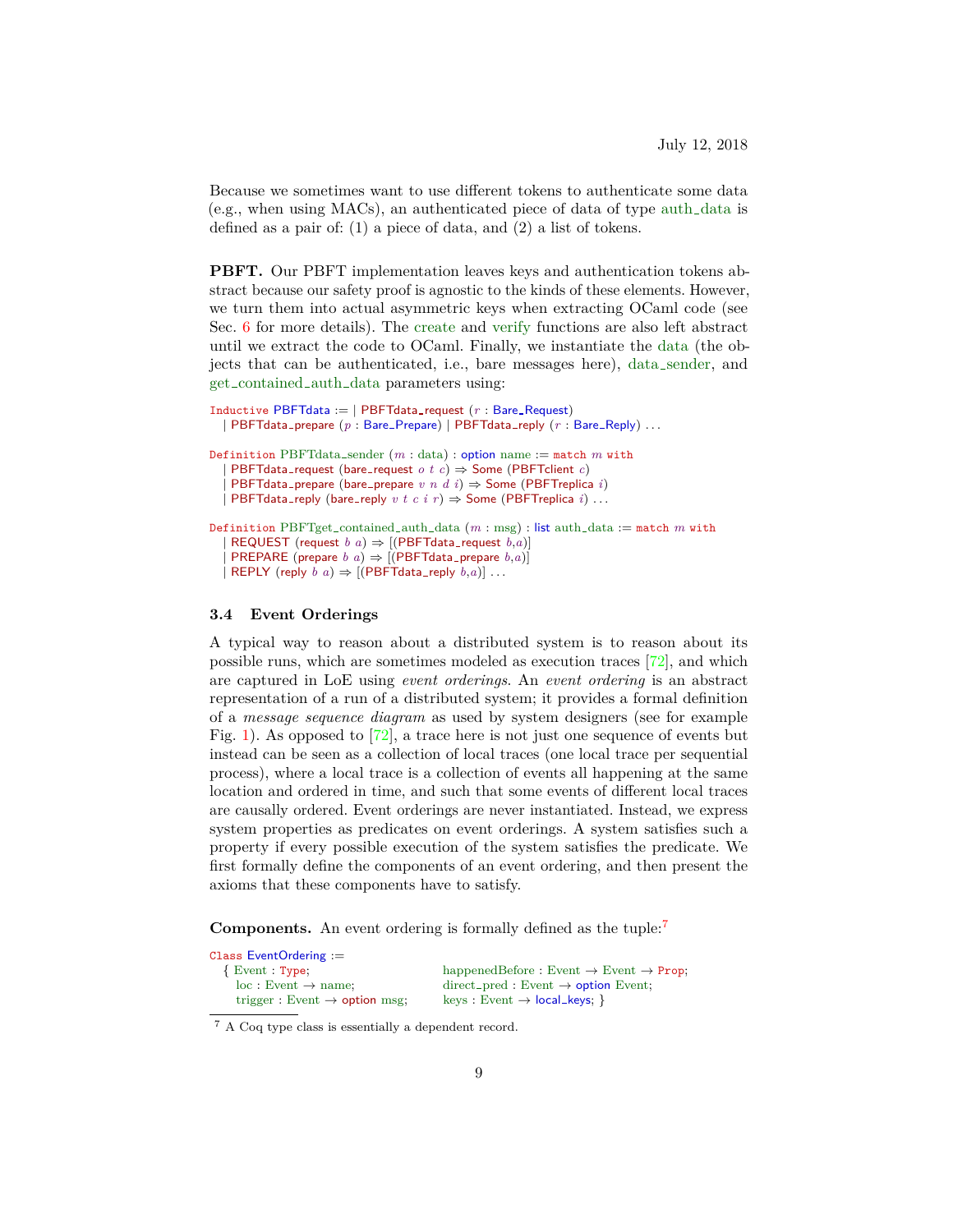where (1) Event is an abstract type of events; (2) happenedBefore is an ordering relation on events; (3) loc returns the location at which events happen; (4) direct pred returns the direct local predecessor of an event when one exists, i.e., for all events except initial events; (5) given an event *e*, trigger either returns the message that triggered *e*, or it returns None to indicate that no information is available regarding the action that triggered the event (see below); (6) keys returns the keys a node can use at a given event to communicate with other nodes. The event orderings presented here are similar to the ones used in [\[3;](#page-25-13) [71\]](#page-26-5), which we adapted to handle Byzantine faults by modifying the type of trigger so that events can be triggered by arbitrary actions and not necessarily by the receipt of a message, and by adding support for authentication through keys.

The trigger function returns None to capture the fact that nodes can sometimes behave arbitrarily. This includes processes behaving correctly, i.e., according to their specifications; as well as (possibly malicious) processes deviating from their specifications. Note that this does not preclude from capturing the behavior of correct processes because for all event orderings where trigger returns None for an event where the node behaved correctly, there is a similar event ordering, where trigger returns the triggering message at that event. To model that at most *f* nodes out of *n* can be faulty we use the exists at most f faulty assumption, which enforces that trigger returns None at at most *f* nodes.

Moreover, even though non-syntactically valid messages do not trigger events because they are discarded by message boxes, a triggering message could be syntactically valid, but have an invalid signature. Therefore, it is up to the programmer to ensure that processes only react to messages with valid signatures using the verify function. Our authenticated\_messages\_were\_sent\_non\_byz and exists\_at\_most\_f\_faulty assumptions presented in Sec. [3.6](#page-11-0) are there to constrain trigger to ensure that at most *f* nodes out of *n* can diverge from their specifications, for example, by producing valid signatures even though they are not the nodes they claim to be (using leaked keys of other nodes).

**Axioms.** The following axioms characterize the behavior of these components: *1.* Equality between events is decidable. Events are abstract entities that correspond to points in space/time that can be seen as pairs of numbers (one for the space coordinate and one for the time coordinate), for which equality is decidable. *2.* The happened before relation is transitive and well-founded. This allows us to prove properties by induction on causal time. We assume here that it is not possible to infinitely go back in time, i.e., that there is a beginning of (causal) time, typically corresponding to the time a system started.

**3.** The direct predecessor  $e_2$  of  $e_1$  happens at the same location and before  $e_1$ . This makes local orderings sub-orderings of the happenedBefore ordering.

*4.* If an event *e* does not have a direct predecessor (i.e., *e* is an initial event) then there is no event happening locally before *e*.

*5.* The direct predecessor function is injective, i.e., two different events cannot have the same direct predecessor.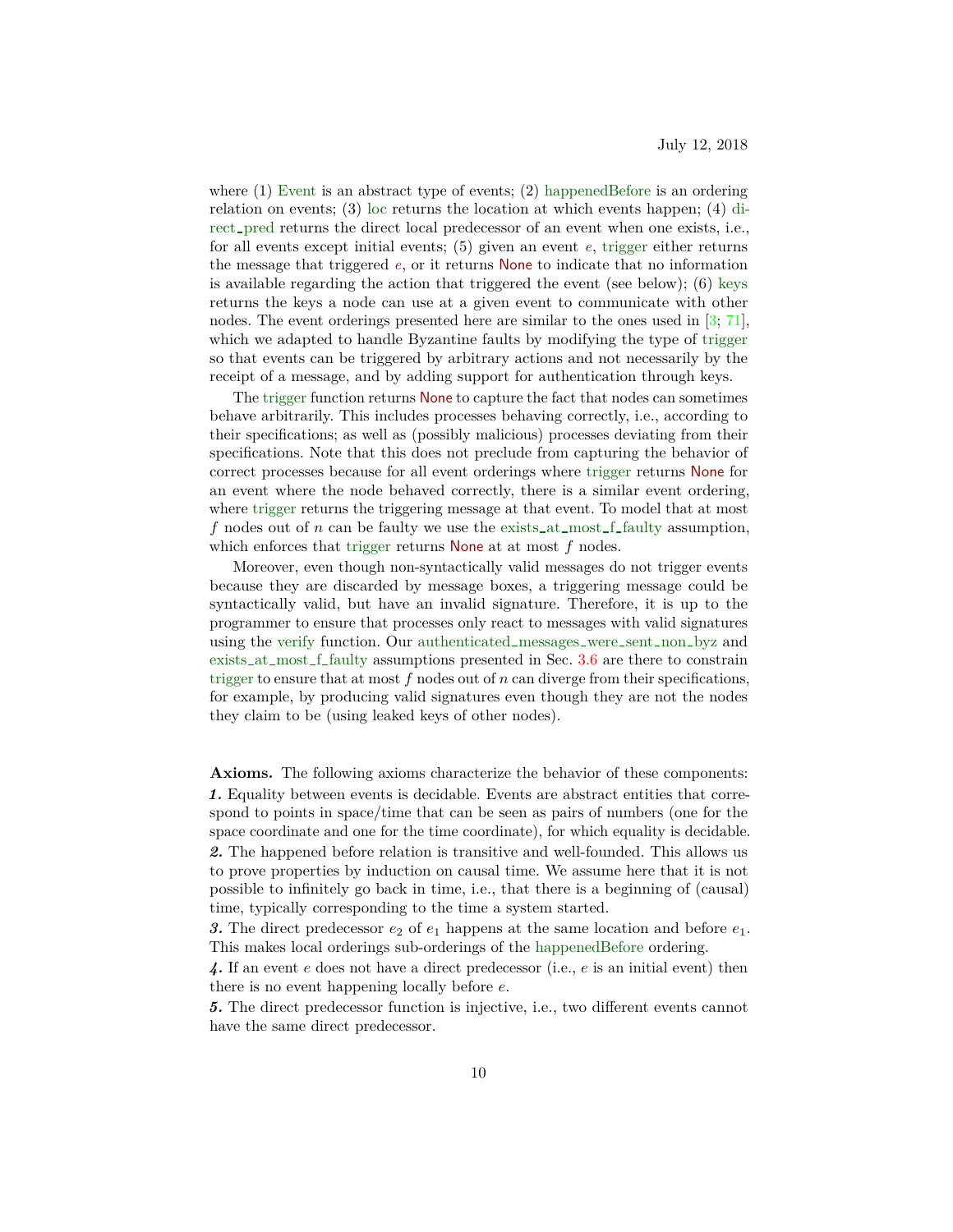**6.** If an event  $e_1$  happens locally before  $e_2$  and  $e$  is the direct predecessor of  $e_2$ , then either  $e = e_1$  or  $e_1$  happens before  $e$ . From this, it follows that the direct predecessor function can give us the complete local history of an event.

**Notation.** We use  $a \prec b$  to stand for (happenedBefore *a b*);  $a \prec b$  to stand for  $(a \prec b$  or  $a = b)$ ; and  $a \sqsubseteq b$  to stand for  $(a \preceq b$  and loc  $a = \text{loc } b$ ). We also sometimes write  $EO$  instead of EventOrdering.

Some functions take an event ordering as a parameter. For readability, we sometimes omit those when they can be inferred from the context. Similarly, we will often omit type declarations of the form (*T* : Type).

**Correct Behavior.** To prove properties about distributed systems, one only reasons about processes that have a correct behavior. To do so we only reason about events in event orderings that are correct in the sense that they were triggered by some message:

```
Definition isCorrect (e : Event) := match trigger \text{ with Some } m \Rightarrow True \mid None \Rightarrow False \text{ end.}Definition arbitrary (e : Event) := ∼ isCorrect e.
```
Next, we characterize correct replica histories as follows: (1) First we say that an event *e* has a correct trace if all local events prior to *e* are correct. (2) Then, we say that a node *i* has a correct trace before some event *e*, not necessarily happening at *i*, if all events happening before *e* at *i* have a correct trace:

```
Definition has correct bounded trace (e : Event) := forall e', e' \sqsubseteq e \rightarrow isCorrect e'.
Definition has_correct_trace_before (e : Event) (i : name) :=forall e', e' \preceq e \rightarrow \text{loc } e' = i \rightarrow \text{has-correct-bounded-tree } e'.
```
#### <span id="page-10-0"></span>**3.5 Computational Model**

**Model.** We now present our computational model, which we use when extracting OCaml programs. Unlike in EventML [\[71\]](#page-26-5) where systems are first specified as *event observers* (abstract processes), and then later refined to executable code, we skip here event observers, and directly specify systems using executable state machines, which essentially consist of an update function and a current state. We define a system of distributed state machines as a function that maps names to state machines. Systems are parametrized by a function that associates state types with names in order to allow for different nodes to run different machines.

Definition Update *S I*  $O := S \rightarrow I \rightarrow$  (option *S* \* *O*). Record StateMachine  $S \, I \, O := \text{MkSM} \{ \text{ halted} : \text{bool} ; \text{ update} : \text{Update} \, S \, I \, O; \text{ state} : S \}.$ Definition System  $(F : name \rightarrow Type)$  *I*  $O := formal$   $(i : name)$ , StateMachine  $(F i)$  *I*  $O$ .

where *S* is the type of the machine's state, *I* /*O* are the input/output types, and halted indicates whether the state machine is still running or not.

Let us now discuss how we relate state machines and events. We define state\_sm\_before\_event and state\_sm\_after\_event that compute a machine's state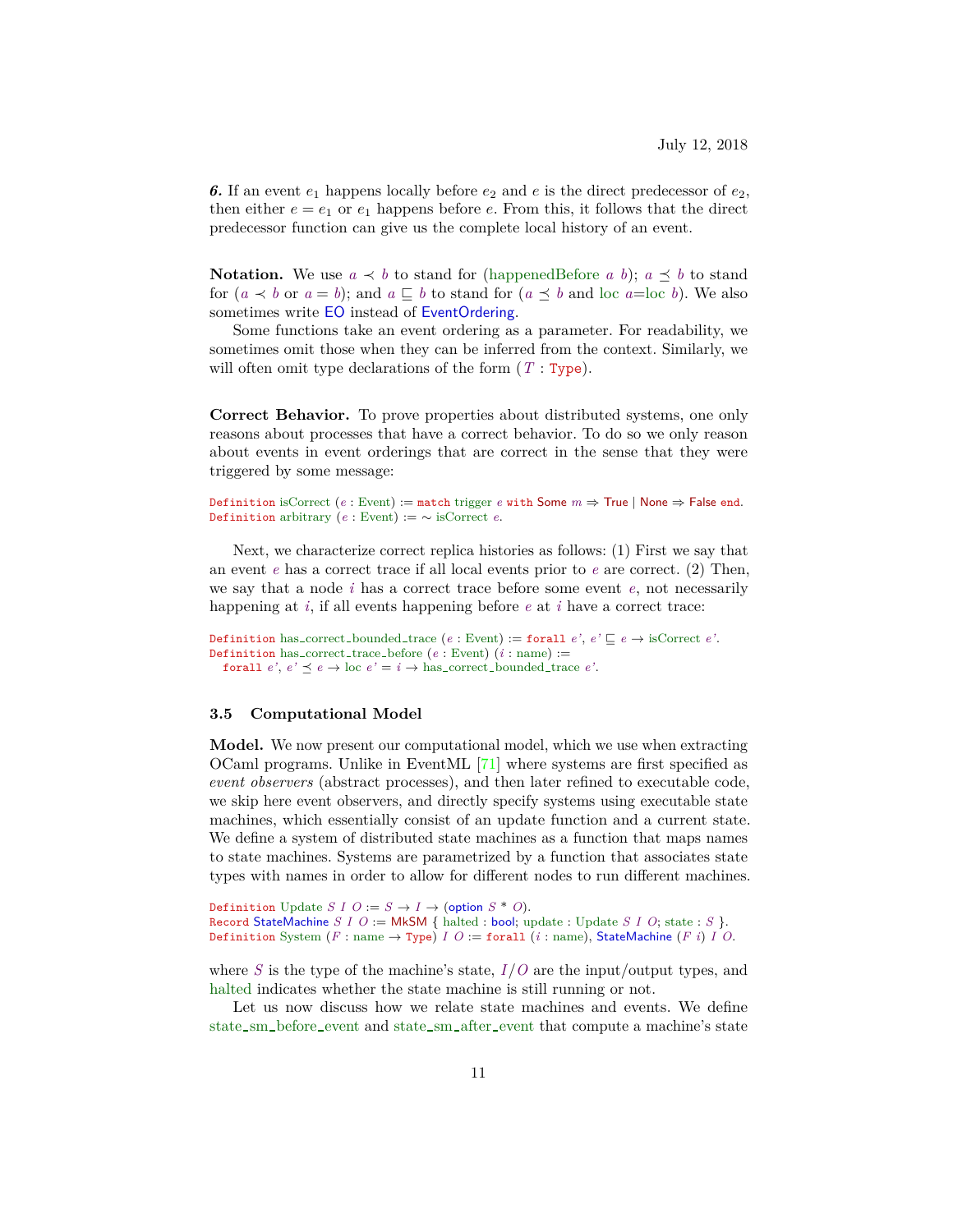before and after a given event *e*. These states are computed by extracting the local history of events up to *e* using direct pred, and then updating the state machine by running it on the triggering messages of those events. These functions return None if some arbitrary event occurs or the machine halts sometime along the way. Otherwise they return Some *s*, where *s* is the state of the machine updated according to the events. Therefore, assuming they return Some amounts to assuming that all events prior to *e* are correct, i.e., we can prove that if state\_sm\_after\_event *sm*  $e =$  Some *s* then has\_correct\_trace\_before  $e$  (loc  $e$ ). As illustrated below, we use these functions to adopt a Hoare-like reasoning style by stating pre/post-conditions on the state of a process prior and after some event.

**PBFT.** We implement PBFT replicas as state machines, which we derive from an update function that dispatches input messages to the corresponding handlers. Finally, we define PBFTsys as the function that associates PBFTsm with replicas and a halted machine with clients (because we do not reason here about clients).

```
Definition PBFTupdate (i : \text{Rep}) := \text{fun state } msg \Rightarrow \text{match } msg \text{ with }REQUEST r \Rightarrow PBFThandle request i state rPREPARE p \Rightarrow PBFThandle_prepare i state p \dotsDefinition PBFTsm (i : Rep) := MkSM false (PBFTupdate i) (initial state i).
Definition PBFTsys := fun name \Rightarrow match \ name with
  | PBFTreplica i ⇒ PBFTsm i | PBFTclient c ⇒ haltedSM end.
```
Let us illustrate how we reason about state machines through a simple example that shows that they maintain a view that only increases over time. It shows a local property, while Sec. [5](#page-19-0) presents the distributed agreement property that makes use of the assumptions presented in Sec. [3.6.](#page-11-0) As mentioned above we prove such properties for all possible event orderings, which means that they are true for all possible runs of the system. In this lemma, *s1* is the state prior to the event *e*, and *s2* is the state after handling *e*. It does not have pre-conditions, and its post-condition states that the view in *s1* is smaller than the view in *s2* .

```
Lemma current view increases : forall (eo : EO) (e : Event) i s1 s2 ,
    state sm before event (PBFTsm i) e = Some s1
    \rightarrow state_sm_after_event (PPBFTsm i) e = Some s2
    \rightarrow current_view s1 \leq current_view s2.
```
#### <span id="page-11-0"></span>**3.6 Assumptions**

**Model.** Let us now turn to the assumptions we make regarding the network and the behavior of correct and faulty nodes.

**Assumption 1.** Proving safety properties of crash fault-tolerant protocols that only require reasoning about past events, such as agreement, does not require reasoning about faults and faulty replicas. To prove such properties, one merely has to follow the causal chains of events back in time, and if a message is received by a node then it must have been sent by some node that had not crashed at that time. The state of affairs is different when dealing with Byzantine faults.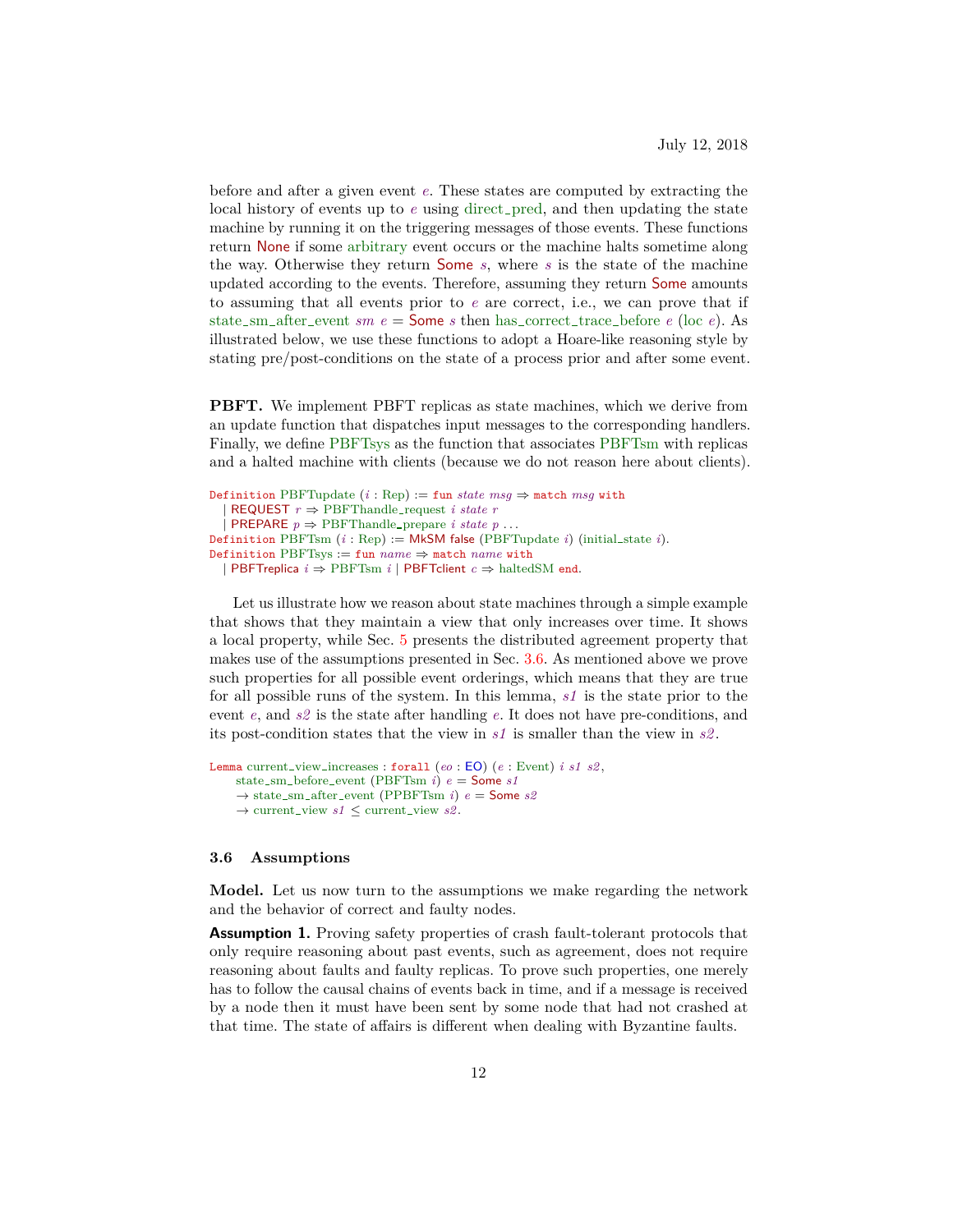One issue it that Byzantine nodes can deviate from their specifications or impersonate other nodes. However, BFT protocols are designed in such a way that nodes only react to collections of messages, called *certificates*, that are larger than the number of faults. This means that there is always at least one correct node that can be used to track down causal chains of events.

A second issue is that, in general, we cannot assume that some received message was sent as such by the designated (correct) sender of the message because messages can be manipulated while in flight. As captured by the au-thenticated messages were sent or byz predicate defined below,<sup>[8](#page-12-0)</sup> we can only assume that the authenticated parts of the received message were actually sent by the designated senders, possibly inside larger messages, provided the senders did not leak their keys. As usual, we assume that attackers cannot break the cryptographic primitives, i.e., that they cannot authenticate messages without the proper keys [\[14\]](#page-25-5).

```
1.Definition authenticated messages were sent or byz (P : AbsProcess) :=
2. forall e(a : \text{auth-data}),
3. In a (bind op list get contained auth data (trigger e))
4. \rightarrow verify_auth_data (loc e) a (keys e) = true
5. \rightarrow exists e', e' \prec e \land am_auth a = authenticate (am_data a) (keys e')
6. \wedge ( (exists dst m,<br>7. ln a (get_com
               7. In a (get contained auth data m) ∧ In (m,dst) (P eo e')
8. \wedge data_sender (loc e) (am_data a) = Some (loc e'))
9. ∨
10. (exists e",
11. e" ≺ e' ∧ arbitrary e' ∧ arbitrary e" ∧ got_key_for (loc e) (keys e") (keys e')
12. \Delta \text{ data\_sender} (\text{loc } e) (\text{am\_data } a) = \text{Some} (\text{loc } e^{\gamma})) ).
```
This assumption says that if the authenticated piece of data *a* is part of the message that triggered some event  $e$  (L.3), and  $a$  is verified (L.4), then there exists a prior event *e'* such that the data was authenticated while handling *e'* using the keys available at that time  $(L.5)$ . Moreover,  $(1)$  either the sender of the data was correct while handling *e'* and sent the data as part of a message following the process described by  $P(L.6-8)$ ; or (2) the node at which  $e'$  occurred was Byzantine at that time, and either it generated the data itself (e.g. when  $e'' = e'$ , or it impersonated some other replica (by obtaining the keys that some node leaked at event *e"*) (L.10–12).

We used a few undefined abstractions in this predicate: An AbsProcess is an abstraction of a process, i.e., a function that returns the collection of messages generated while handling a given event: (forall (*eo* : EO) (*e* : Event), list DirectedMsg). The bind op list function is wrapped around get contained auth data to handle the fact that trigger might return None, in which case bind<sub>-op-list</sub> returns nil. The verify\_auth\_data function takes an authenticated message *a* and some keys and: (1) invokes data sender (defined in Sec. [3.3\)](#page-7-0) to extract the expected sender *s* of *a*; (2) searches among its keys for a receiving key that it can use to verify that *s* indeed authenticated  $a$ ; and  $(3)$  finally verifies the authenticity

<span id="page-12-0"></span><sup>8</sup> For readability, we show a slightly simplified version of this axiom. The full axiom can be found in <https://github.com/vrahli/Velisarios/blob/master/model/EventOrdering.v>.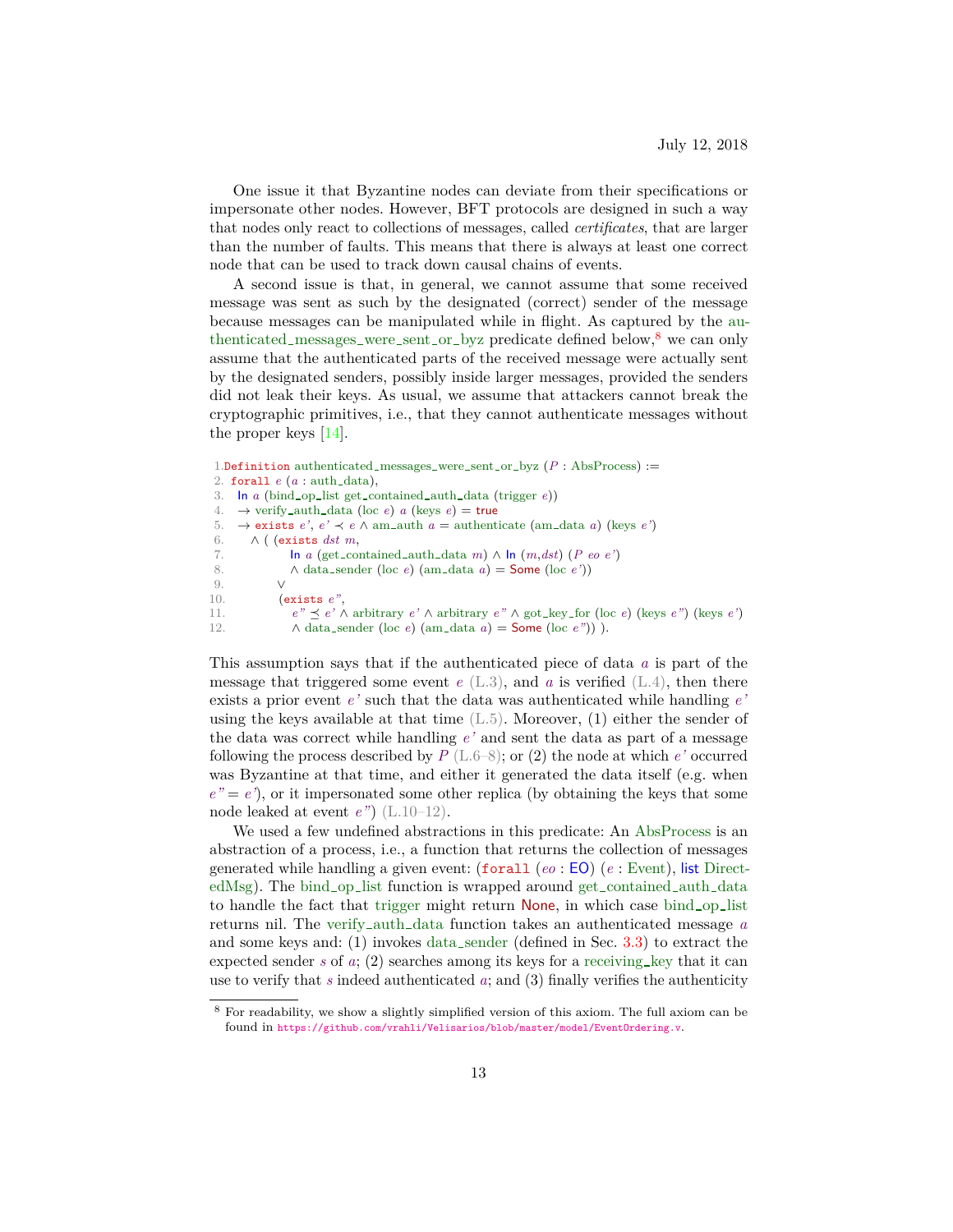of *a* using that key and the verify function. The authenticate function simply calls create and uses the sending keys to create tokens. The got\_key\_for function takes a name *i* and two local keys  $lk1$  and  $lk2$ , and states that the sending keys for *i* in *lk1* are all included in *lk2* .

However, it turns out that because we never reason about faulty nodes, we never have to deal with the right disjunct of the above formula. Therefore, this assumption about received messages can be greatly simplified when we know that the sender is a correct replica, which is always the case when we use this assumption because BFT protocols as designed so that there is always a correct node that can be used to track down causal chains of events. We now define the following simpler assumption, which we have proved to be a consequence of authenticated\_messages\_were\_sent\_or\_byz:

```
Definition authenticated messages were sent non byz (P : AbsProcess) :=forall (e:Event) (a:auth\_data) (c: name),
    In a (bind op list get contained auth data (trigger e))
    \rightarrow has<br>_correct_trace_before e c\rightarrow verify_auth_data (loc e) a (keys e) = true
    \rightarrow data_sender (loc e) (am_data a) = Some c
    \rightarrow exists e' dst m, e' \prec e \land loc e' = c.
         \land am_auth a = authenticate (am_data a) (keys e')
         ∧ In a (get contained auth data m)
         ∧ In (m,dst) (P eo e')
```
As opposed to the previous formula, this one assumes that the authenticated data was sent by a correct replica, which has a correct trace prior to the event *e*—the event when the message containing *a* was handled.

**Assumption 2.** Because processes need to store their keys to sign and verify messages, we must connect those keys to the ones in the model. We do this through the correct keys assumption, which states that for each event *e*, if a process has a correct trace up to *e*, then the keys (keys *e*) from the model are the same as the ones stored in its state (which are computed using state sm before event).

**Assumption 3.** Finally, we present our assumption regarding the number of faulty nodes. There are several ways to state that there can be at most *f* faulty nodes. One simple definition is (where node is a subset of name as discussed in Sec. [4.2\)](#page-15-0):

```
Definition exists_at_most_f_faulty (E : \text{list Event}) (f : \text{nat}) :=exists (faulty : list node), length faulty \leq f∧ forall e1 e2, In e2 E → e1  e2 → ∼ In (loc e1) faulty
            \rightarrow has_correct_bounded_trace e1.
```
This assumption says that at most *f* nodes can be faulty by stating that the events happening at nodes that are not in the list of faulty nodes *faulty*, of length *f* , are correct up to some point characterized by the partial cut *E* of a given event ordering (i.e., the collection of events happening before those in *E*).

**PBFT. Assumption 4.** In addition to the ones above, we made further assumptions about PBFT. Replicas sometimes send message hashes instead of sending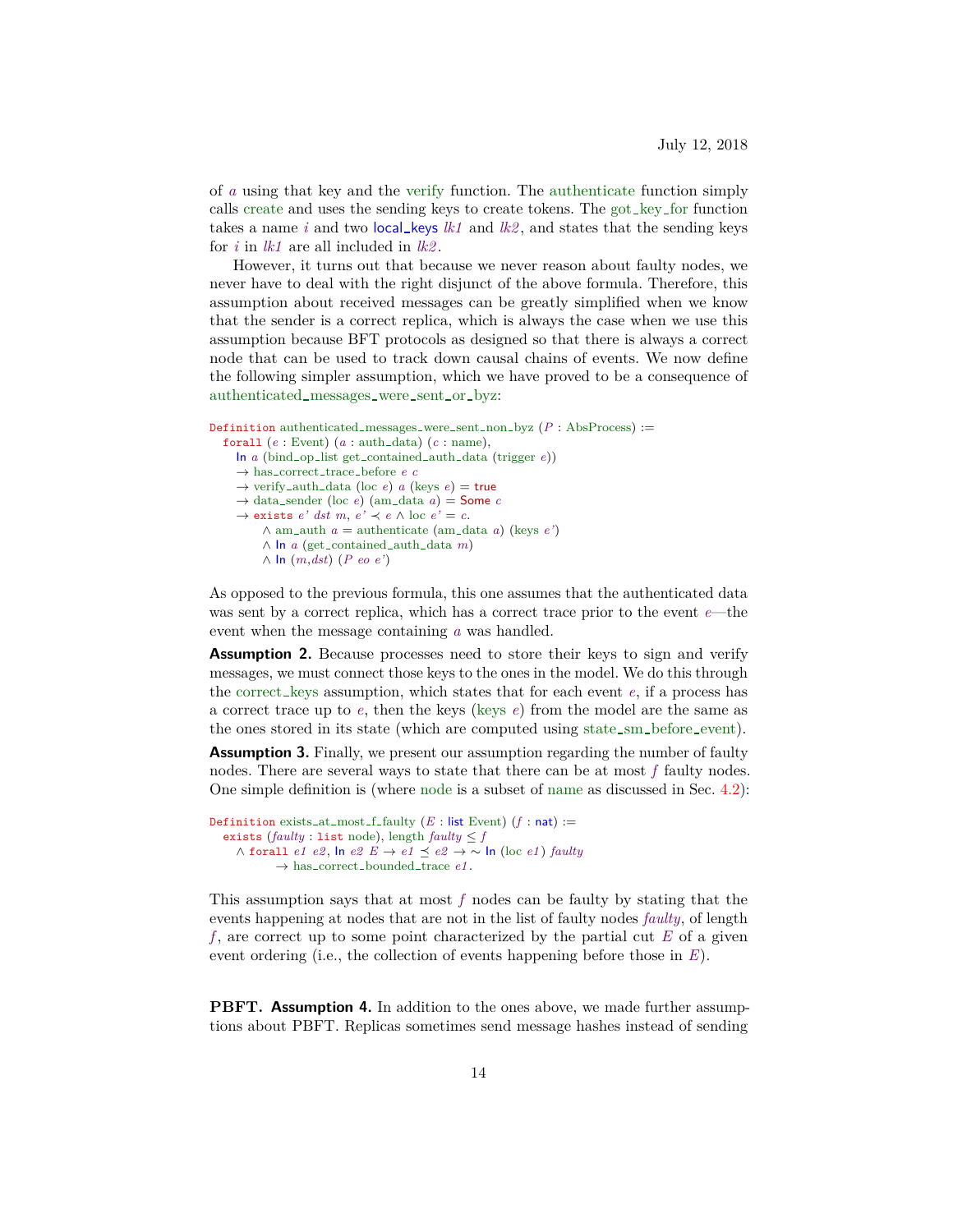the entire messages. For example, pre-prepare messages contain client requests, but prepare and commit messages simply contain digests of client requests. Consequently, our PBFT formalization is parametrized by the following *create* and *verify* functions, and we assume that the create function is collision resistant:<sup>[9](#page-14-1)</sup>

```
Class PBFThash := MkPBFThash {
  create_hash : list PBFTmsg \rightarrow digest; verify_hash : list PBFTmsg \rightarrow digest \rightarrow bool; }.
Class PBFThash_axioms := MkPBFThash_axioms {
  create hash collision resistant :
    forall msgs1 msgs2, create_hash msgs1 = create_hash msgs2 \rightarrow msgs1 = msgs2; }.
```
The version of PBFT, called PBFT-PK in  $[14]$ , that we implemented relies on digital signatures. However, we did not have to make any more assumptions regarding the cryptographic primitives than the ones presented above, and in particular we did not assume anything that is true about digital signatures and false about MACs. Therefore, our safety proof works when using either digital signatures or MAC vectors. As discussed below, this is true because we adapted the way messages are verified (we have not verified the MAC version of PBFT but a slight variant of PBFT-PK) and because we do not deal with liveness.

As Castro showed [\[14,](#page-25-5) Ch.3], PBFT-PK has to be adapted when digital signatures are replaced by MAC vectors. Among other things, it requires "significant and subtle changes to the view change protocol" [\[14,](#page-25-5) Sec.3.2]. Also, to the best of our knowledge, in PBFT-PK backups do not check the authenticity of requests upon receipt of pre-prepares. They only check the authenticity of requests before executing them [\[14,](#page-25-5) p.42]. This works when using digital signatures but not when using MACs: one backup might not execute the request because its part of the MAC vector does not check out, while another backup executes the request because its part of the MAC vector checks out, which would lead to inconsistent states and break safety. Castro lists other problems related to liveness.

Instead, as in the MAC version of PBFT  $[14, p.42]$  $[14, p.42]$ , in our implementation we always check requests' validity when checking the validity of a pre-prepare. If we were to check the validity of requests only before executing them, we would have to assume that two correct replicas would either both be able to verify the data, or both would not be able to do so. This assumption holds for digital signatures but not for MAC vectors.

## <span id="page-14-0"></span>**4 Methodology**

Because distributed systems are all about exchanging information among nodes, we have developed a theory that captures abstractions and reasoning patterns to deal with knowledge dissemination (see Sec. [4.4\)](#page-16-0). In the presence of faulty nodes, one has to ensure that this knowledge is reliable. Fault-tolerant state-machine replication protocols provide such guarantees by relying on certificates, which

<span id="page-14-1"></span><sup>&</sup>lt;sup>9</sup> Note that our current collision resistant assumption is too strong because it is always possible to find two distinct messages that are hashed to the same hash. We leave it to future work to turn it into a more realistic probabilistic assumption.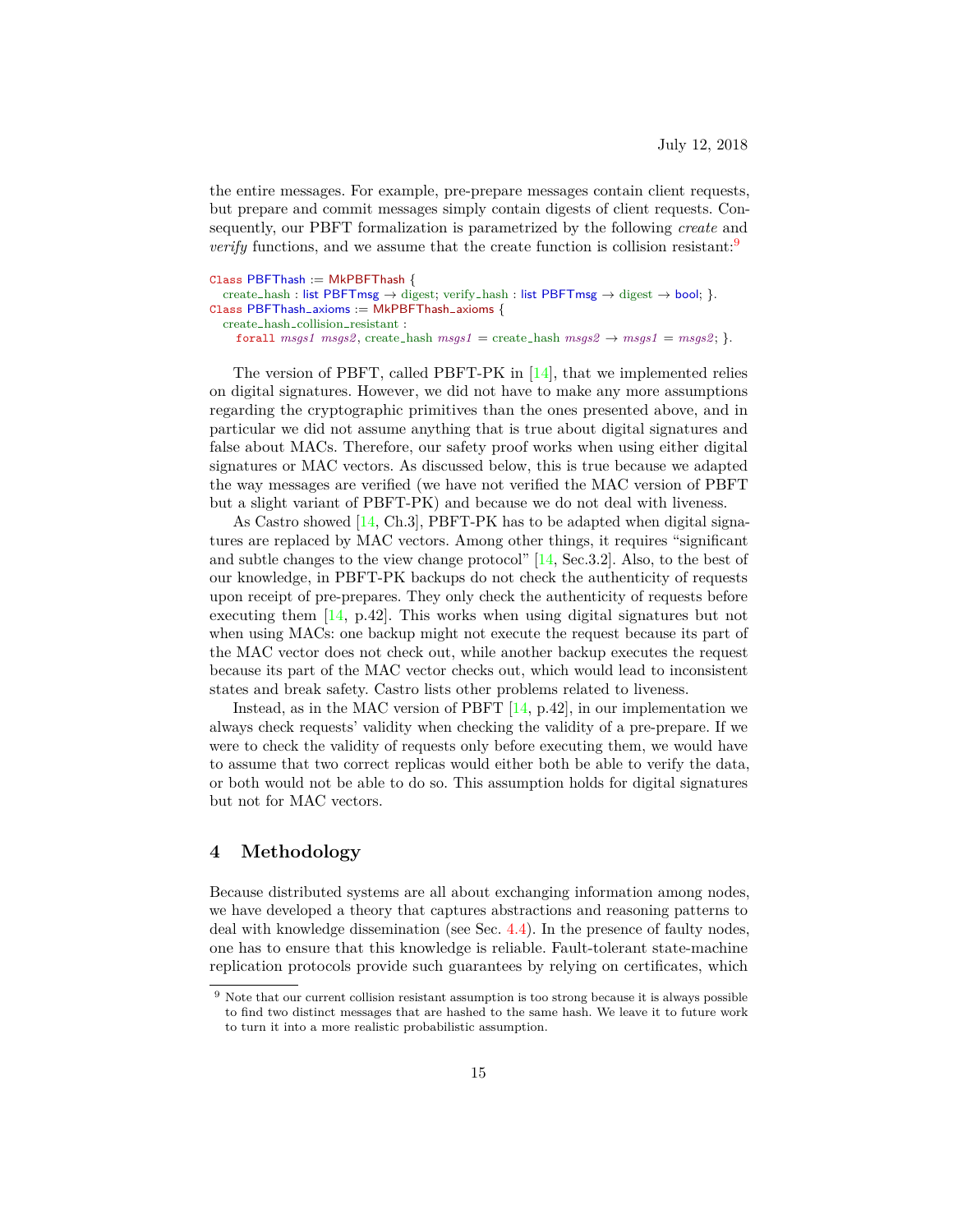ensure that we can always get hold of a correct node to trace back information through the system. This requires reasoning about the past, i.e., reasoning by induction on causal time using the happenedBefore relation.

#### <span id="page-15-3"></span>**4.1 Automated Inductive Reasoning**

We use induction on causal time to prove both distributed and local properties. As discussed here, we automated the typical reasoning pattern we use to prove local properties. As an example, in our PBFT formalization, we proved the following local property: if a replica has a prepare message in its log, then it either received or generated it. Moreover, as for any kinds of programs, using Velisarios we prove local properties about processes by reasoning about all possible paths they can take when reacting upon messages. Thus, a typical proof of such a lemma using Velisarios goes as follows: (1) we go by induction on events; (2) we split the code of a process into all possible execution paths; (3) we prune the paths that could not happen because they invalidate some hypotheses of the lemma being proved; and (4) we automatically prove some other cases by induction hypothesis. We packaged this reasoning as a Coq tactic, which in practice can significantly reduce the number of cases to prove, and used this automation technique to prove local properties of PBFT, such as Castro's A.1.2 local invariants [\[14\]](#page-25-5). Because of PBFT's complexity, our Coq tactic typically reduces the number of cases to prove from between 50 to 60 cases down to around 7 cases, sometimes less, as we show in this histogram of goals left to interactively prove after automation:

| # of goals left to prove $0\frac{1}{2}\frac{3}{4}\frac{4}{5}\frac{6}{7}\frac{7}{8}$<br># of lemmas 8154429173 |  |  |  |  |  |
|---------------------------------------------------------------------------------------------------------------|--|--|--|--|--|
|                                                                                                               |  |  |  |  |  |

### <span id="page-15-0"></span>**4.2 Quorums**

As usual, we use quorum theory to trace back correct information between nodes. A (Byzantine) quorum w.r.t. a given set of nodes *N*, is a subset *Q* of *N*, such that  $f + 1 \leq (2 * |Q|) - |N|$  (where  $|X|$  is the size of X), i.e. every two quorums intersect [\[59;](#page-26-11) [83\]](#page-26-12) in sufficiently many replicas.<sup>[10](#page-15-1)</sup> Typically, a quorum corresponds to a majority of nodes that agree on some property. In case of state machine replication, quorums are used to ensure that a majority of nodes agree to update the state using the same operation. If we know that two quorums intersect, then we know that both quorums agree, and therefore that the states cannot diverge. In order to reason about quorums, we have proved the following general lemma: $11$ 

Lemma overlapping\_quorums : forall (*l1 l2* : NRlist node), exists *Correct*,  $(\text{length } l1 + \text{length } l2) - \text{num nodes} \leq \text{length } Correct$ ∧ subset *Correct l1* ∧ subset *Correct l2* ∧ no repeats *Correct*.

<span id="page-15-1"></span><sup>10</sup> We use here Castro's notation where quorums are *majority* quorums [\[79\]](#page-26-13) (also called *write quorums*) that require intersections to be non-empty, as opposed to *read quorums* that are only required to intersect with write quorums [\[36\]](#page-25-15).

<span id="page-15-2"></span><sup>&</sup>lt;sup>11</sup> We present here a simplified version for readability.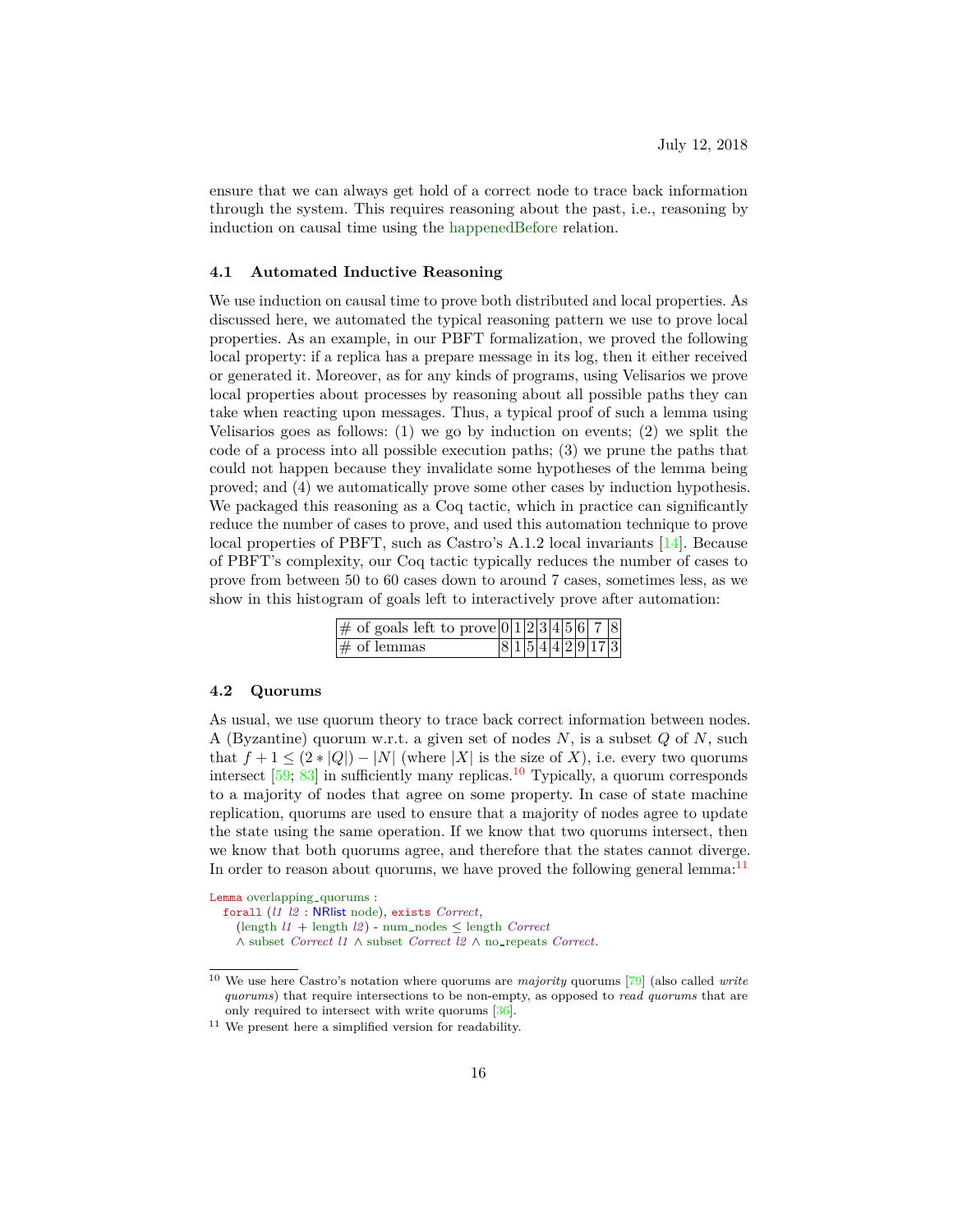This lemma implies that if we have two sets of nodes *l1* and *l2* (NRlist ensures that the sets have no repeats), such that the sum of their length is greater than the total number of nodes (num nodes), there must exist an overlapping subset of nodes (*Correct*). We use this result below in Sec. [4.4.](#page-16-0)

The node type parameter is the collection of nodes that can participate in quorums. For example, PBFT replicas can participate in quorums but clients cannot. This type comes with a node2name function to convert nodes into names.

#### <span id="page-16-1"></span>**4.3 Certificates**

Lemmas that require reasoning about several replicas are much more complex than local properties. They typically require reasoning about some information computed by a collection of replicas (such as quorums) that vouch for the information. In PBFT, a collection of  $2f + 1$  messages from different replicas is called a *strong (or quorum) certificate*, and a collection of  $f + 1$  messages from different replicas is called a *weak certificate*.

When working with strong certificates, one typically reasons as follows: (1) Because PBFT requires  $3f+1$  replicas, two certificates of size  $2f+1$  always intersect in  $f + 1$  replicas. (2) One message among those  $f + 1$  messages must be from a correct replica because at most *f* replicas can be faulty. (3) This correct replica can vouch for the information of both quorums—we use that replica to trace back the corresponding information to the point in space/time where/when it was generated. We will get back to this in Sec. [4.4.](#page-16-0)

When working with weak certificates, one typically reasons as follows: Because, the certificate has size  $f + 1$  and there are at most  $f$  faulty nodes, there must be one correct replica that can vouch for the information of the certificate.

#### <span id="page-16-0"></span>**4.4 Knowledge Theory**

**Model.** Let us now present an excerpt of our distributed epistemic knowledge library. Knowledge is a widely studied concept [\[37;](#page-25-16) [38;](#page-25-17) [30;](#page-25-18) [70;](#page-26-14) [39;](#page-25-19) [31;](#page-25-20) [10\]](#page-25-21). It is often captured using possible-worlds models, which rely on Kripke structures: an agent knows a fact if that fact is true in all possible worlds. For distributed systems, agents are nodes and a possible world at a given node is essentially one that has the same local history as the one of the current world, i.e., it captures the current state of the node. As Halpern stresses, e.g. in [\[37\]](#page-25-16), such a definition of knowledge is *external* in the sense that it cannot necessarily be computed, though some work has been done towards deriving programs from knowledge-based specifications [\[10\]](#page-25-21). We follow a different, more pragmatic and computational approach, and say that a node knows some piece of data if it is stored locally, as opposed to the external and logical notion of knowing facts mentioned above. This computational notion of knowledge relies on exchanging messages to propagate it, which is what is required to derive programs from knowledge-based specifications (i.e., to compute that some knowledge is gained  $[37; 20]$  $[37; 20]$  $[37; 20]$ ).

We now extend the model presented in Sec. [3](#page-5-0) with two epistemic modal operators *know* and *learn* that express what it means for a process to know and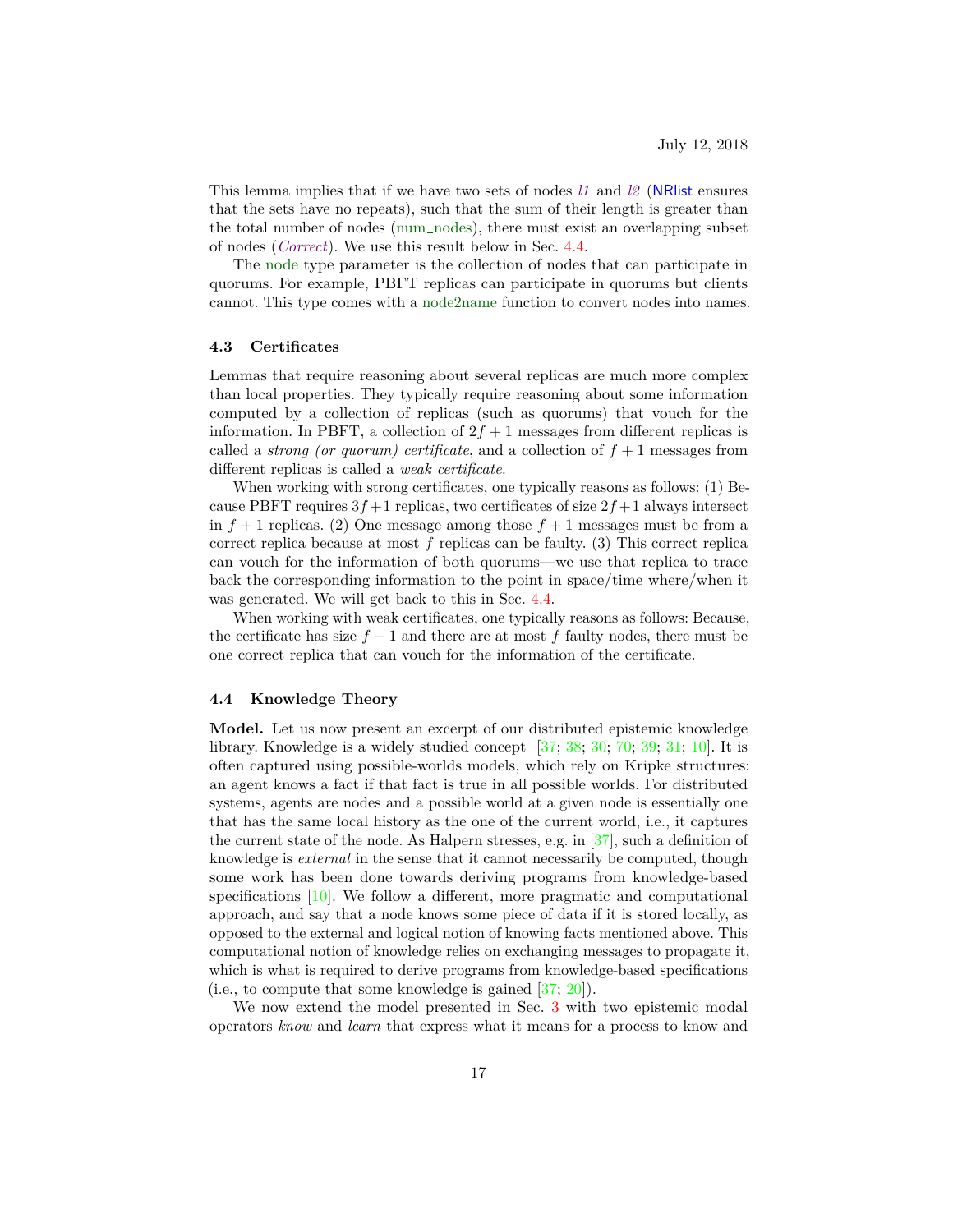learn some information, and which bear some resemblance with the *fact discovery* and *fact publication* notions discussed in [\[38\]](#page-25-17). Formally, we extend our model with the following parameters, which can be instantiated as many times as needed for all the pieces of known/learned data that one wants to reason about—see below for examples:

```
Class LearnAndKnow := MkLearnAndKnow {<br>lak\_data : Type; lak\_data2infolak_data2info : lak_data \rightarrow lak_info;
      \lvert \text{lak\_info}: \text{Type}; \qquad \qquad \text{lak\_know}: \text{lak\_data} \rightarrow \text{lak\_memory} \rightarrow \text{Prop};lak memory : Type; lak data2owner : lak data \rightarrow node;
                                            lak_data2auth : lak_data \rightarrow auth_data; }.
```
The lak-data type is the type of "raw" data that we have knowledge of; while lak info is some distinct information that might be shared by different pieces of data. For example, PBFT replicas collect batches of  $2f + 1$  (pre-)prepare messages from different replicas, that share the same view, sequence number, and digest. In that case, the (pre-)prepare messages are the raw data that contain the common information consisting of a view, a sequence number, and a digest. The lak memory type is the type of objects used to store one's knowledge, such as a state machine state. One has to provide a lak data2info function to extract the information embedded in some piece of data. The lak\_know predicate explains what it means to know some piece of data. The lak\_data2owner function extracts the "owner" of some piece of data, typically the node that generated the data. In order to authenticate pieces of data, the lak data2auth function extracts some piece of authenticated data from some piece of raw data. For convenience, we define the following wrapper around lak\_data2owner:

#### Definition lak\_data2node  $(d : \text{lak\_data}) : \text{name} := \text{node2name (lak\_data2ower d)}$ .

Let us now turn to the two main components of our theory, namely the know and learn epistemic modal operators. These operators provide an abstraction barrier: they allow us to abstract away from *how* knowledge is stored and computed, in order to focus on the mere *fact* that we have that knowledge.

```
Definition know (sm : node \rightarrow StateMachine \; lak\_memory) (e : Event) (d : lak\_data) :=exists mem i, loc e = node2name i
    ∧ state sm after event (sm i) e = Some mem
    ∧ lak know d mem.
```
where we simply write (StateMachine *S*) for a state machine with a state of type *S*, that takes messages as inputs, and outputs lists of directed messages. This states that the state machine (*sm i*) knows the data *d* at event *e* if its state is *mem* at *e* and (lak\_know *d mem*) is true. We define learn as follows:

```
Definition learn (e : Event) (d : lak_data) :=
  exists i, loc e = node2name i
    ∧ In (lak data2auth d) (bind op list get contained auth data (trigger e))
    \wedge verify_auth_data (loc e) (lak_data2auth d) (keys e) = true.
```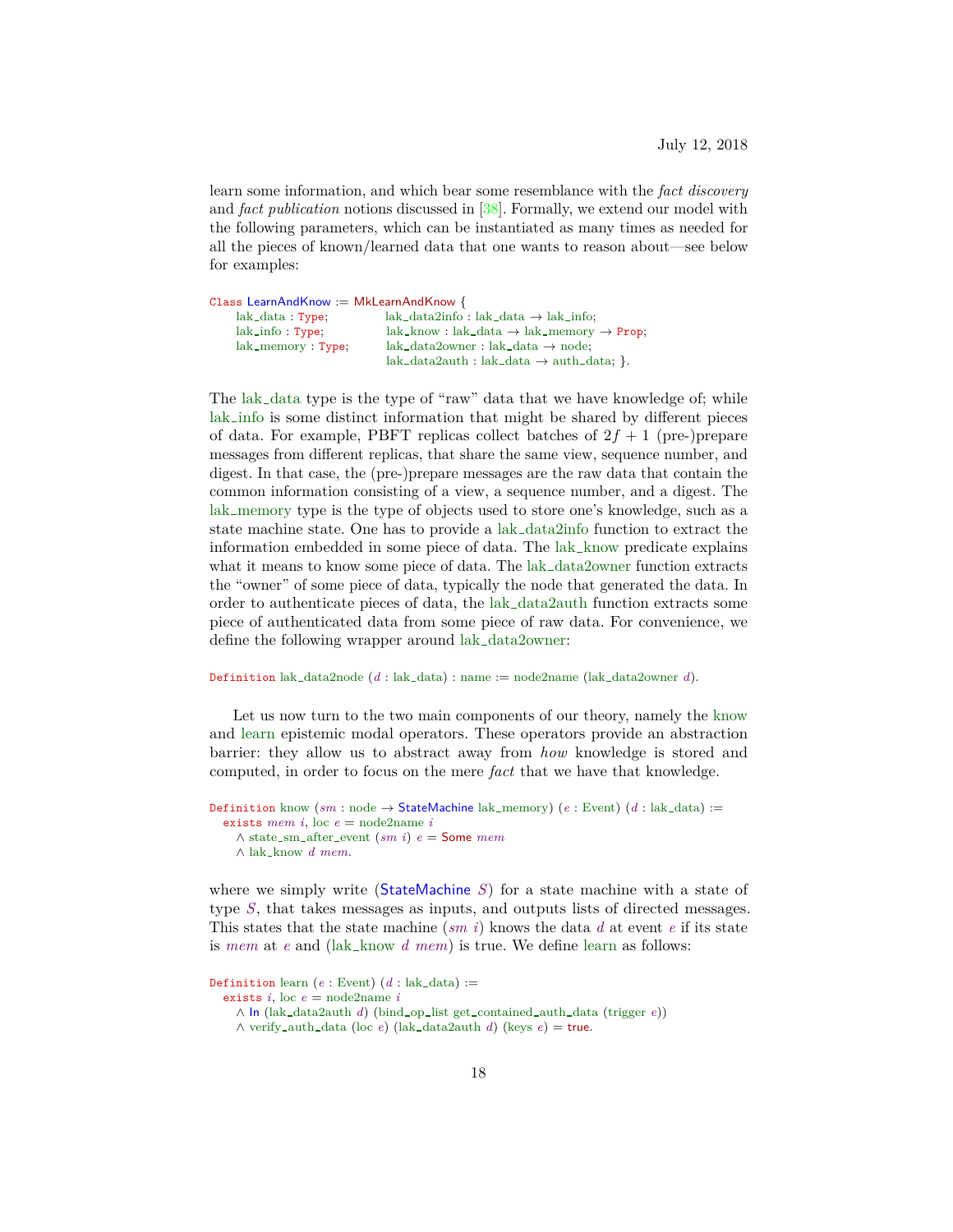This states that a node learns *d* at some event *e*, if *e* was triggered by a message that contains the data *d*. Moreover, because we deal with Byzantine faults, we require that to learn some data one has to be able to verify its authenticity.

Next, we define a few predicates that are useful to track down knowledge. The first one is a local predicate that says that for a state machine to know about a piece of information it has to either have learned it or generated it.

```
Definition learn_or_know (sm : node \rightarrow StateMachine\ lak-memory) :=forall (d : \text{lak\_data}) (e : \text{Event}),
     know sm e d \rightarrow (exists e', e' \sqsubseteq e \land learn e' d) \lor lak_data2node d = loc e.
```
The next one is a distributed predicate that states that if one learns some piece of information that is owned by a correct node, then that correct node must have known that piece of information:

```
Definition learn_if_know (sm : node \rightarrow StateMachine\ lak-memory) :=forall (d : \text{lak\_data}) (e : \text{Event}),
     (learn e d ∧ has correct trace before e (lak data2node d))
     → exists e', e' \prec e \wedge loc e' = lak_data2node d \wedge know sm e' d.
```
Using these two predicates, we have proved this general lemma about knowledge propagating through nodes:

#### Lemma know\_propagates :

```
forall (e:Event) (sm:node \rightarrow StateMachine lak_memory) (d:lak_data),
  (learn or know sm ∧ learn if know sm)
  \rightarrow (know sm e d \land has correct_trace_before e (lak_data2node d))
  → exists e', e' \le e \land \text{loc } e' = \text{lak\_data2node } d \land \text{know } sm \text{ } e' \text{ } d.
```
This lemma says that, assuming learn or know and learn if know, if one knows at some event *e* some data *d* that is owned by a correct node, then that correct node must have known that data at a prior event *e'*. We use this lemma to track down information through correct nodes.

As mentioned in Sec. [4.3,](#page-16-1) when reasoning about distributed systems, one often needs to reason about certificates, i.e., about collections of messages from different sources. In order to capture this, we introduce the following know certificate predicate, which says that the state machine *sm* knows the information *i* at event *e* if there exists a list *l* of pieces of data of length at least *k* (the certificate size) that come from different sources, and such that *sm* knows each of these pieces of data, and each piece of data carries the common information *nfo*:

```
Definition know_certificate (sm : node \rightarrow \text{StateMachine} \, \, \text{lak\_memory})(e:Event) (k:nat) (nfo: lak_info) (P: list lak_data \rightarrow Prop) :=exists (l : list lak_data),
    k ≤ length l ∧ no_repeats (map lak_data2owner l) ∧ P l∧ forall d, In d l → (know sm e d ∧ nfo = lak data2info d).
```
Using this predicate, we can then combine the quorum and knowledge theories to prove the following lemma, which captures the fact that if there are two quorums for information *nfo1* (known at *e1* ) and *nfo2* (known at *e2* ), and the intersection of the two quorums is guaranteed to contain a correct node, then there must be a correct node (at which *e1'* and *e2'* happen) that owns and knows both *nfo1* and  $nfo2$ —this lemma follows from know propagates and overlapping quorums: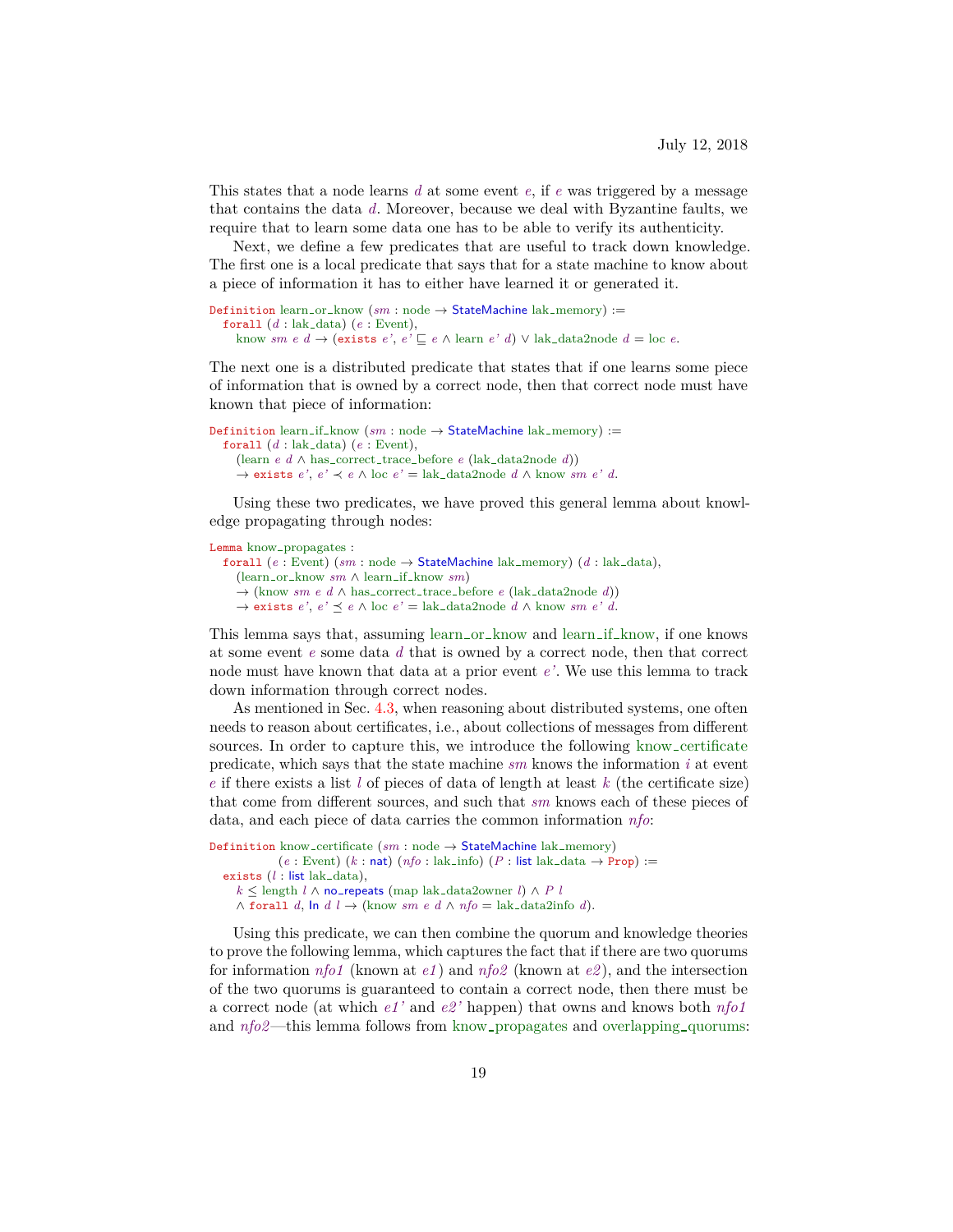Lemma know\_in\_intersection : forall  $(sm : node \rightarrow \text{StateMachine lak-memory})$  (*e1 e2* : Event)  $(nfo1 \ nfo2 : lak_info)$  $(k f : \text{nat})$   $(P : \text{list lak\_data} \rightarrow \text{Prop})$   $(E : \text{list Event})$ , (learn or know *sm* ∧ learn if know *sm*)  $\rightarrow (k \leq \text{num\_nodes} \land \text{num\_nodes} + f < 2 * k)$  $\rightarrow$  (exists\_at\_most\_f\_faulty *E f*  $\land$  **ln** *e1 E*  $\land$  **ln** *e2 E*)  $\rightarrow$  (know certificate *sm e1 k nfo1 P*  $\land$  know certificate *sm e2 k nfo2 P*)  $\rightarrow$  exists *e1' e2' d1 d2*, loc *e1'* = loc *e2'*  $\land$  *e1'*  $\prec$  *e1*  $\land$  *e2'*  $\prec$  *e2*  $∧$ loc $e1'$  = lak\_data2node  $d1 \, ∧$ loc $e2'$  = lak\_data2node  $d2$ ∧ know *sm e1' d1* ∧ know *sm e2' d2*  $∧ i1 = \text{lak_data2info } d1 ∧ i2 = \text{lak_data2info } d2.$ 

Similarly, we proved the following lemma, which captures the fact that there is always a correct replica that can vouch for the information of a weak certificate:

```
Lemma know_weak_certificate :
 forall (e: \text{Event}) (k f : \text{nat}) (nfo : \text{lak} \_ \text{info}) (P : \text{list } \text{lak} \_ \text{data} \to \text{Prop}) (E : \text{list } \text{Event}),
  (f < k \land \text{exists\_at\_most\_f\_faulty} E f ∧ In e E ∧ know_certificate e k nfo P)
  → exists d, has correct trace before e (node2node d) ∧ know e d ∧ nfo = lak data2info d.
```
**PBFT.** One of the key lemmas to prove PBFT's safety says that if two correct replicas have prepared some requests with the same sequence and view numbers, then the requests must be the same  $[14, Inv.A.1.4]$  $[14, Inv.A.1.4]$ . As mentioned in Sec. [2.1,](#page-2-1) a replica has prepared a request if it received pre-prepare and prepare messages from a quorum of replicas. To prove this lemma, we instantiated LearnAndKnow as follows: lak\_data can either be a pre-prepare or a prepare message; lak\_info is the type of triples view/sequence number/digest;  $\frac{1}{k}$  memory is the type of states maintained by replicas; lak\_data2info extracts the view, sequence number and digest contained in pre-prepare and prepare messages; lak know states that the pre-prepare or prepare message is stored in the state;  $\frac{lak\_data2ower}{l}$ extracts the sender of the message; and lak-data2auth is similar to the PBFTget contained auth data function presented in Sec. [3.6.](#page-11-0) The two predicates learn\_or\_know and learn\_if\_know, which we proved using the tactic discussed in Sec. [4.1,](#page-15-3) are true about this instance of LearnAndKnow. Inv.A.1.4 is then a straightforward consequence of know in intersection applied to the two quorums.

## <span id="page-19-0"></span>**5 Verification of PBFT**

*Agreement.* Velisarios is designed as a general, reusable, and extensible framework that can be instantiated to prove the correctness of any BFT protocol. We demonstrated its usability by proving that our PBFT implementation satisfies the standard agreement property, which is the crux of linearizability (we leave linearizability for future work—see Sec. [2.2](#page-4-0) for a high-level definition). Agreement states that, regardless of the view, any two replies sent by correct replicas *i1* and *i2* at events *e1* and *e2* for the same timestamp *ts* to the same client *c* contain the same replies. We proved that this is true in any event ordering that satisfies the assumptions from Sec.  $3.6$ <sup>[12](#page-19-1)</sup>

<span id="page-19-1"></span> $^{12}$  See agreement in <https://github.com/vrahli/Velisarios/blob/master/PBFT/PBFTagreement.v>.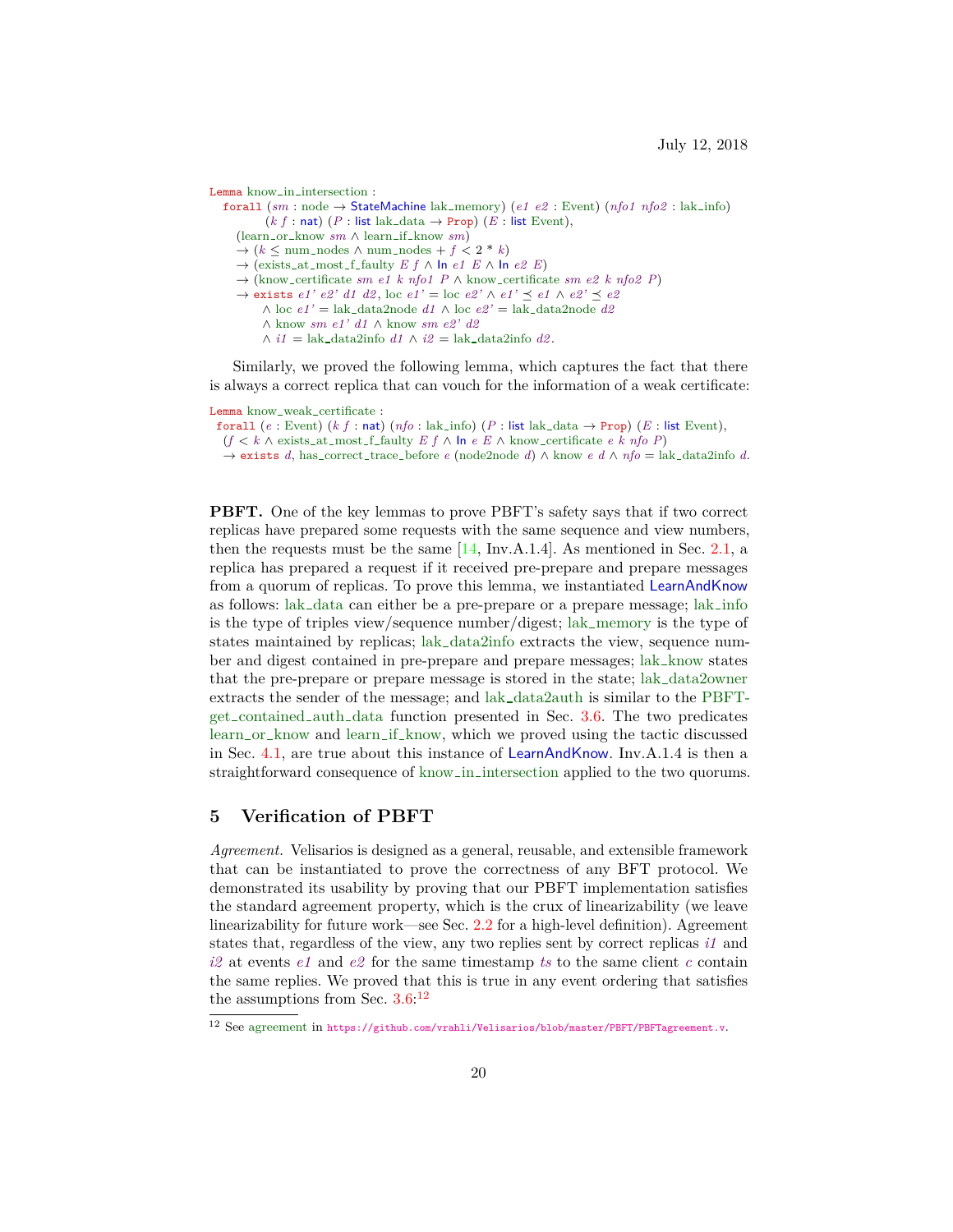```
Lemma agreement :
  forall (eo : EventOrdering) (e1 e2 : Event) (v1 v2 : View) (ts : Timestamp)
          (c : Client) (i1 i2 : Rep) (r1 r2 : Request) (a1 a2 : list Token),
  authenticated messages were sent or byz sys eo PBFTsys ∧ correct keys eo
  → (exists at most f faulty [e1 ,e2 ] f ∧ loc e1 = PBFTreplica i1 ∧ loc e2 = PBFTreplica i2 )
  \rightarrow In (send_reply v1 ts c i1 r1 a1) (output_system_on_event PBFTsys e1)
  \rightarrow In (send_reply v2 ts c i2 r2 a2) (output_system_on_event PBFTsys e2)
  \rightarrow r1 = r2.
```
where Timestamps are nats; authenticated\_messages\_were\_sent\_or\_byz\_sys is defined on systems using authenticated messages were sent or byz; the function output system on event is similar to state sm after event (see Sec. [3.5\)](#page-10-0) but returns the outputs of a given state machine at a given event instead of returning its state; and send\_reply builds a reply message. To prove this lemma, we proved most of the invariants stated by Castro in [\[14,](#page-25-5) Appx.A]. In addition, we proved that if the last executed sequence number of two correct replicas is the same, then these two replicas have, among other things, the same service state.<sup>[13](#page-20-1)</sup>

As mentioned above, because our model is based on LoE, we only ever prove such properties by induction on causal time. Similarly, Castro proved most of his invariants by induction on the length of the executions. However, he used other induction principles to prove some lemmas, such as Inv.A.1.9, which he proved by induction on views [\[14,](#page-25-5) p.151]. This invariant says that prepared requests have to be consistent with the requests sent in pre-prepare messages by the primary. A straightforward induction on causal time was more natural in our setting.

Castro used a simulation method to prove PBFT's safety: he first proved the safety of a version without garbage collection and then proved that the version with garbage collection implements the one without. This requires defining two versions of the protocol. Instead, we directly prove the safety of the one with garbage collection. This involved proving further invariants about stored, received and sent messages, essentially that they are always within the water marks.

*Proof effort.* In terms of proof effort, developing Velisarios and verifying PBFT's agreement property took us around 1 person year. Our generic Velisarios framework consists of around 4000 lines of specifications and around 4000 lines of proofs. Our verified implementation of PBFT consists of around 20000 lines of specifications and around 22000 lines of proofs.

## <span id="page-20-0"></span>**6 Extraction and Evaluation**

*Extraction.* To evaluate our PBFT implementation (i.e., PBFTsys defined in Sec. [3.5—](#page-10-0)a collection of state machines), we generate OCaml code using Coq's extraction mechanism. Most parameters, such as the number of tolerated faults, are instantiated before extraction. Note that not all parameters need to be instantiated. For example, as mentioned in Sec. [3.1,](#page-5-2) neither do we instantiate event orderings, nor do we instantiate our assumptions (such as exists at most f faulty),

<span id="page-20-1"></span><sup>13</sup> See same states if same next to execute in [https://github.com/vrahli/Velisarios/blob/](https://github.com/vrahli/Velisarios/blob/master/PBFT/PBFTsame_states.v) [master/PBFT/PBFTsame\\_states.v](https://github.com/vrahli/Velisarios/blob/master/PBFT/PBFTsame_states.v).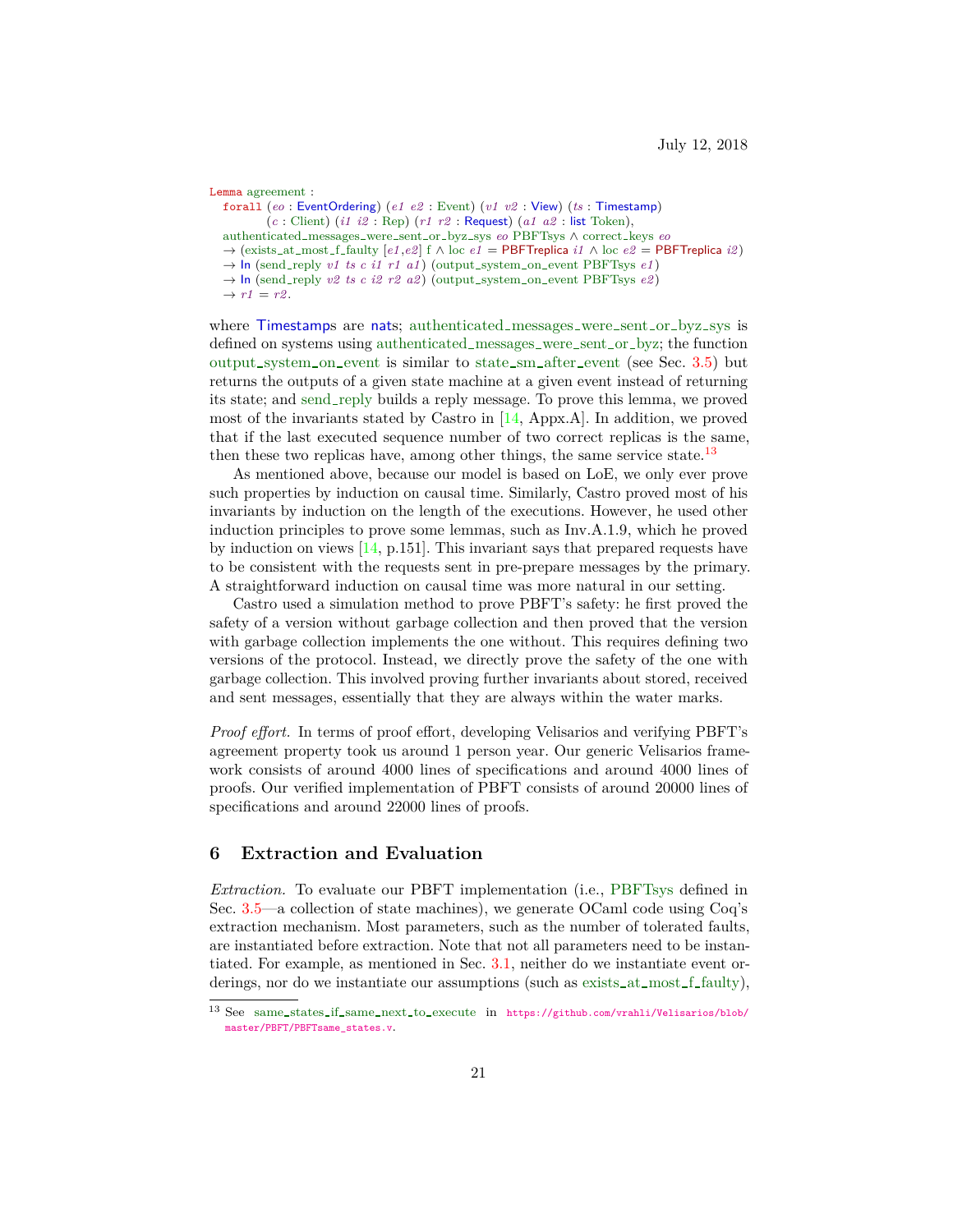<span id="page-21-0"></span>

Fig. 3: (1) single machine (top/left); (2) several machines (top/right); (3) single machine using MACs (bottom/left); (4) view change response time (bottom/right)

because they are not used in the code but are only used to prove that properties are true about all possible runs. Also, keys, signatures, and digests are only instantiated by stubs in Coq. We replace those stubs when extracting OCaml code by implementations provided by the nocrypto [\[66\]](#page-26-15) library, which is the cryptographic library we use to hash, sign, and verify messages (we use RSA).

*Evaluation.* To run the extracted code in a real distributed environment, we implemented a small trusted runtime environment in OCaml that uses the Async library [\[5\]](#page-25-23) to handle sender/receiver threads. We show among other things here that the average latency of our implementation is acceptable compared to the state of the art BFT-SMaRt [\[8\]](#page-25-7) library. Note that because we do not offer a new protocol, but essentially a re-implementation of PBFT, we expect that on average the scale will be similar in other execution scenarios such as the ones studied by Castro in [\[14\]](#page-25-5). We ran our experiments using desktops with 16GB of memory, and 8 i7-6700 cores running at 3.40GHz. We report some of our experiments where we used a single client, and a simple state machine where the state is a number, and an operation is either adding or subtracting some value.

We ran a local simulation to measure the performance of our PBFT implementation without network and signatures: when 1 client sends 1 million requests, it takes on average 27.6 $\mu$ s for the client to receive  $f + 1$  ( $f = 1$ ) replies.

Top/left of Fig. [3](#page-21-0) shows the experiment where we varied *f* from 1 to 3, and replicas sent messages, signed using RSA, through sockets, but on a single machine. As mentioned above, we implemented the digital signature-based version of PBFT, while BFT-SMaRt uses a more efficient MAC-based authentication scheme, which in part explains why BFT-SMaRt is around one order of magnitude faster than our implementation. As in  $[14, \text{Tab.}8.9]$  $[14, \text{Tab.}8.9]$ , we expect a similar improvement when using the more involved, and as of yet not formally verified, MAC-based version of PBFT (bottom/left of Fig. [3](#page-21-0) shows the average response time when replacing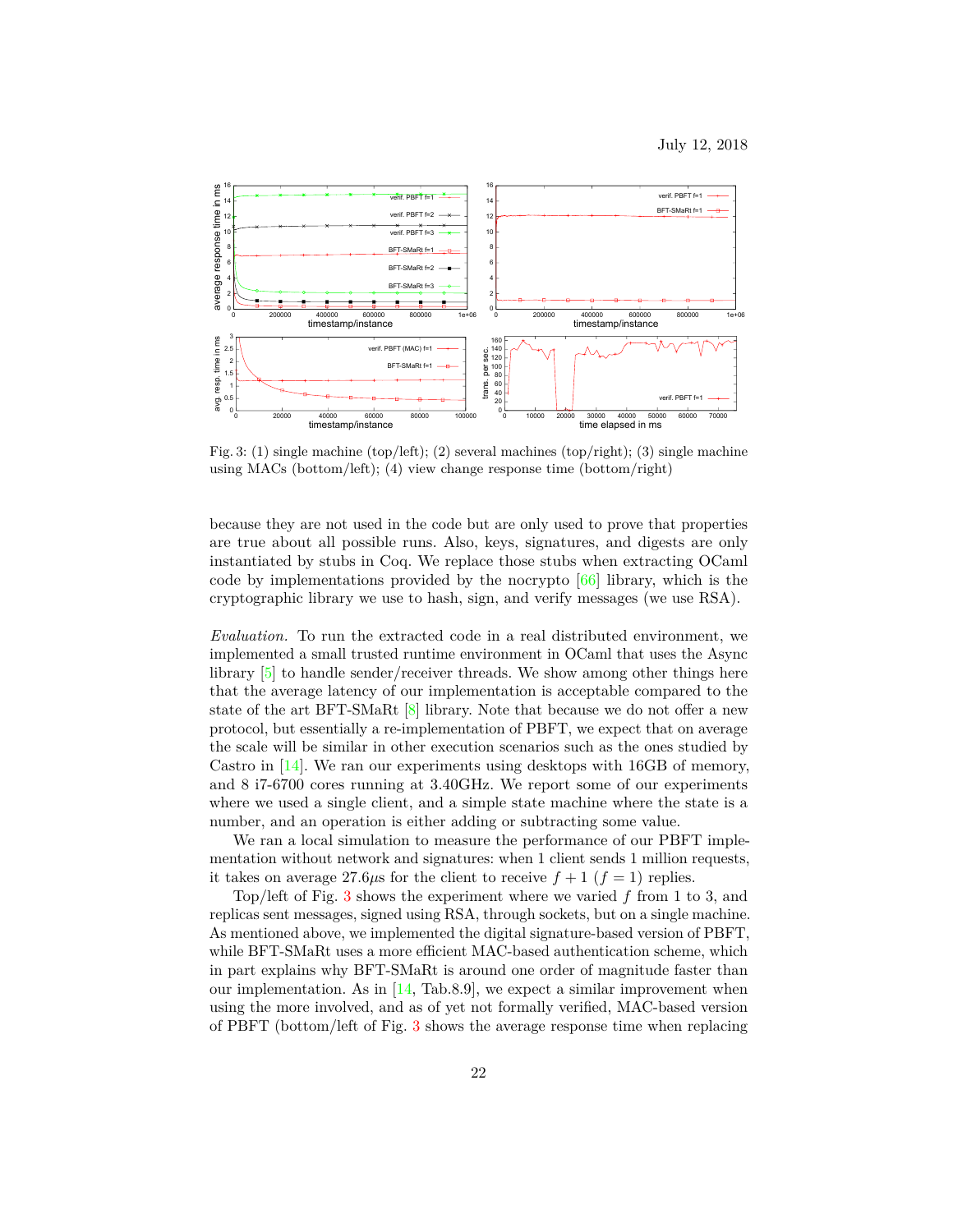<span id="page-22-1"></span>

|                                       |  | Running code Byz. (synch.) Byz. (asynch.) |
|---------------------------------------|--|-------------------------------------------|
| [IronFleet/EventML/Verdi/Disel/PSync] |  |                                           |
| HO-model/PVS                          |  |                                           |
| Event-B                               |  |                                           |
| $IOA/TLA+/ByMC$                       |  |                                           |
| Velisarios                            |  |                                           |

Fig. 4: Comparison with related work

digital signatures by MACs, without adapting the rest of the protocol). Top/right of Fig. [3](#page-21-0) presents results when running our version of PBFT and BFT-SMaRt on several machines, for  $f = 1$ . Finally, bottom/right of Fig. [3](#page-21-0) shows the response time of our view-change protocol. In this experiment, we killed the primary after 16 sec of execution, and it took around 7 sec for the system to recover.

*Trusted Computing Base.* The TCB of our system includes: (1) the fact that our LoE model faithfully reflects the behavior of distributed systems (see Sec. [3.4\)](#page-8-0);  $(2)$  the validity of our assumptions: authenticated messages were sent or byz; ex-ists\_at\_most\_f\_faulty; correct\_keys; and create\_hash\_collision\_resistant (Sec. [3.6\)](#page-11-0); (3) Coq's logic and implementation; (4) OCaml and the nocrypto and Async libraries we use in our runtime environment, and the runtime environment itself (Sec.  $6$ ); (5) the hardware and software on which our framework is running.

## **7 Related Work**

Our framework is not the first one for implementing and reasoning about the correctness of distributed systems (see Fig. [4\)](#page-22-1). However, to the best of our knowledge, (1) it is the first theorem prover based tool for verifying the correctness of asynchronous Byzantine fault-tolerant protocols and their implementations; and (2) we provide the first mechanical proof of the safety of a PBFT implementation. Velisarios has evolved from our earlier EventML framework [\[71\]](#page-26-5), primarily to reason about Byzantine faults and distributed epistemic knowledge.

## <span id="page-22-0"></span>**7.1 Logics and Models**

**IOA** [\[34;](#page-25-24) [33;](#page-25-25) [78;](#page-26-16) [35\]](#page-25-26) is the model used by Castro [\[14\]](#page-25-5) to prove PBFT's safety. It is a programming/specification language for describing asynchronous distributed systems as I/O automata [\[58\]](#page-26-17) (labeled state transition systems) and stating their properties. While IOA is state-based, the logic we use in this paper is event-based. IOA can interact with a large range of tools such as type checkers, simulators, model checkers, theorem provers, and there is support for synthesis of Java code [\[78\]](#page-26-16). In contrast, our methodology allows us to both implement and verify protocols within the same tool, namely Coq.

**TLA**<sup>+</sup> [\[51;](#page-26-18) [24\]](#page-25-27) is a language for specifying and reasoning about systems. It combines: (1) TLA  $[52]$ , which is a temporal logic for describing systems  $[51]$ , and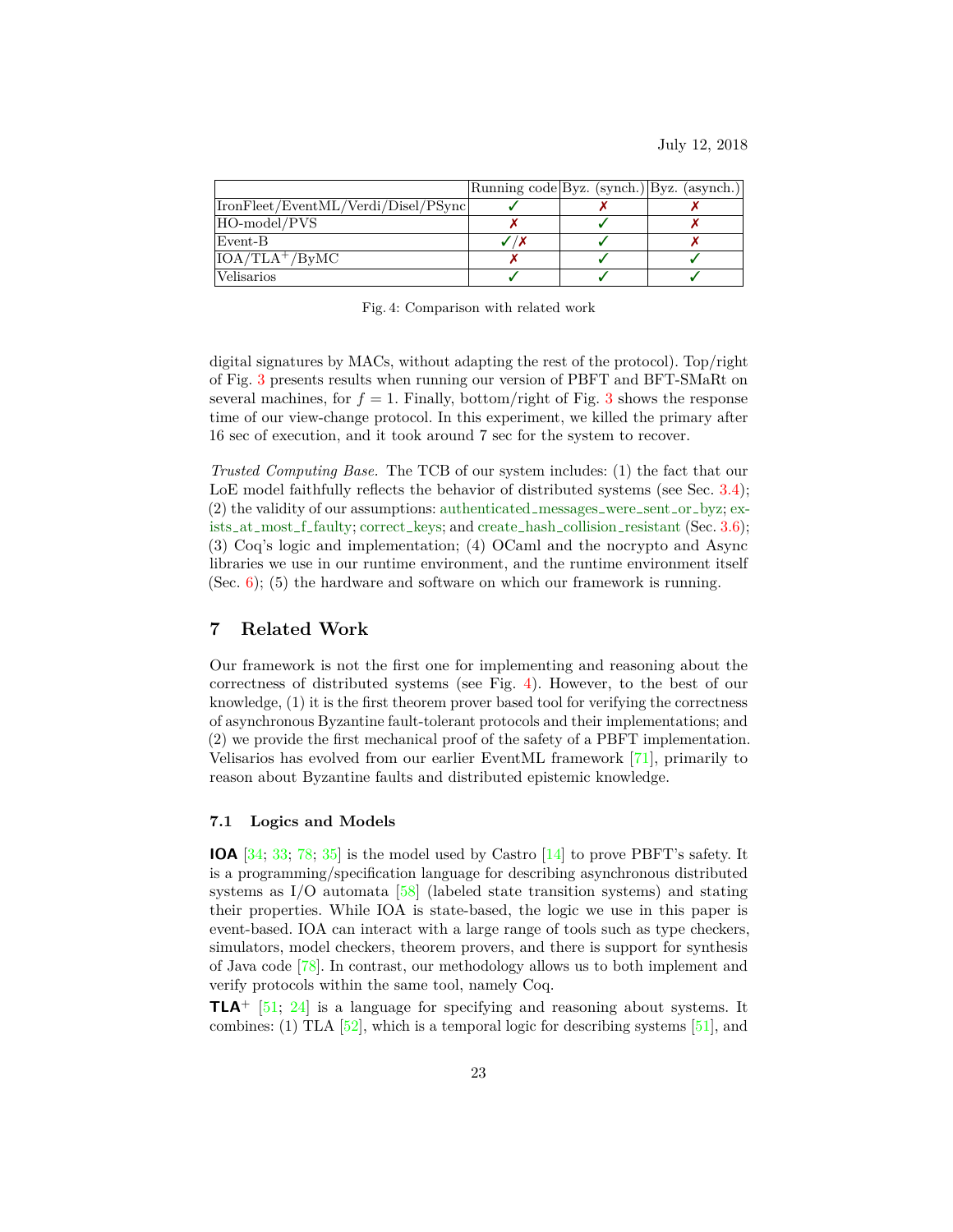(2) set theory, to specify data structures. TLAPS [\[24\]](#page-25-27) uses a collection of theorem provers, proof assistants, SMT solvers, and decision procedures to mechanically check TLA proofs. Model checker integration helps catch errors before verification attempts. TLA<sup>+</sup> has been used in a large number of projects (e.g., [\[56;](#page-26-20) [44;](#page-25-28) [12;](#page-25-29) [63;](#page-26-21) [64;](#page-26-22) [18\]](#page-25-30)) including proofs of safety and liveness of Multi-Paxos [\[18\]](#page-25-30), and safety of a variant of an abstract model of PBFT [\[13\]](#page-25-31). To the best of our knowledge,  $TLA^+$  does not perform program synthesis.

**The Heard-Of (HO) model** [\[23\]](#page-25-32) requires processes to execute in lock-step through rounds into which the distributed algorithms are divided. Asynchronous faulttolerant systems are treated as synchronous systems with adversarial environments that cause messages to be dropped. The HO-model was implemented in Isabelle/HOL [\[22\]](#page-25-33) and used, for example, to verify the EIGByz [\[7\]](#page-25-34) Byzantine agreement algorithm for synchronous systems with reliable links. This formalization uses the notion of *global state of the system* [\[19\]](#page-25-14), while our approach relies on Lamport's *happened before* relation [\[53\]](#page-26-6), which does not require reasoning about a distributed system as a single entity (a global state). Model checking and the HO-model were also used in  $[80; 81; 21]$  $[80; 81; 21]$  $[80; 81; 21]$  $[80; 81; 21]$  $[80; 81; 21]$  for verifying the crash fault-tolerant consensus algorithms presented in [\[23\]](#page-25-32). To the best of our knowledge, there is no tool that allows generating code from algorithms specified using the HO-model.

**Event-B** [\[1\]](#page-25-36) is a set-theory-based language for modeling reactive systems and for *refining* high-level abstract specifications into low-level concrete ones. It supports code generation [\[61;](#page-26-25) [32\]](#page-25-37), with some limitations (not all features are covered). The Rodin [\[2\]](#page-25-38) platform for Event-B provides support for refinement, and automated and interactive theorem proving. Both have been used in a number of projects, such as: to prove the safety and liveness of self- $\star$  systems [\[4\]](#page-25-39); to prove the agreement and validity properties of the synchronous crash-tolerant Floodset consensus algorithm [\[57\]](#page-26-26); and to prove the agreement and validity of synchronous Byzantine agreement algorithms [\[50\]](#page-26-27). In [\[50\]](#page-26-27), the authors assume that messages cannot be forged (using PBFT, at most *f* nodes can forge messages), and do not verify implementations of these algorithms.

#### **7.2 Tools**

**Verdi** [\[85;](#page-26-28) [86\]](#page-26-29) is a framework to develop and reason about distributed systems using Coq. As in our framework, Verdi leaves no gaps between verified and running code. Instead, OCaml code is extracted directly from the verified Coq implementation. Verdi provides a compositional way of specifying distributed systems. This is done by applying *verified system transformers*. For example, Raft [\[67\]](#page-26-30)—an alternative to Paxos—transforms a distributed system into a crashtolerant one. One difference between our respective methods is that they verify a system by reasoning about the evolution of its global state, while we use Lamport's happened before relation. Moreover, they do not deal with the full spectrum of arbitrary faults (e.g., malicious faults).

**Disel** [\[84;](#page-26-31) [75\]](#page-26-32) is a verification framework that implements a separation-style program logic, and that enables compositional verification of distributed systems.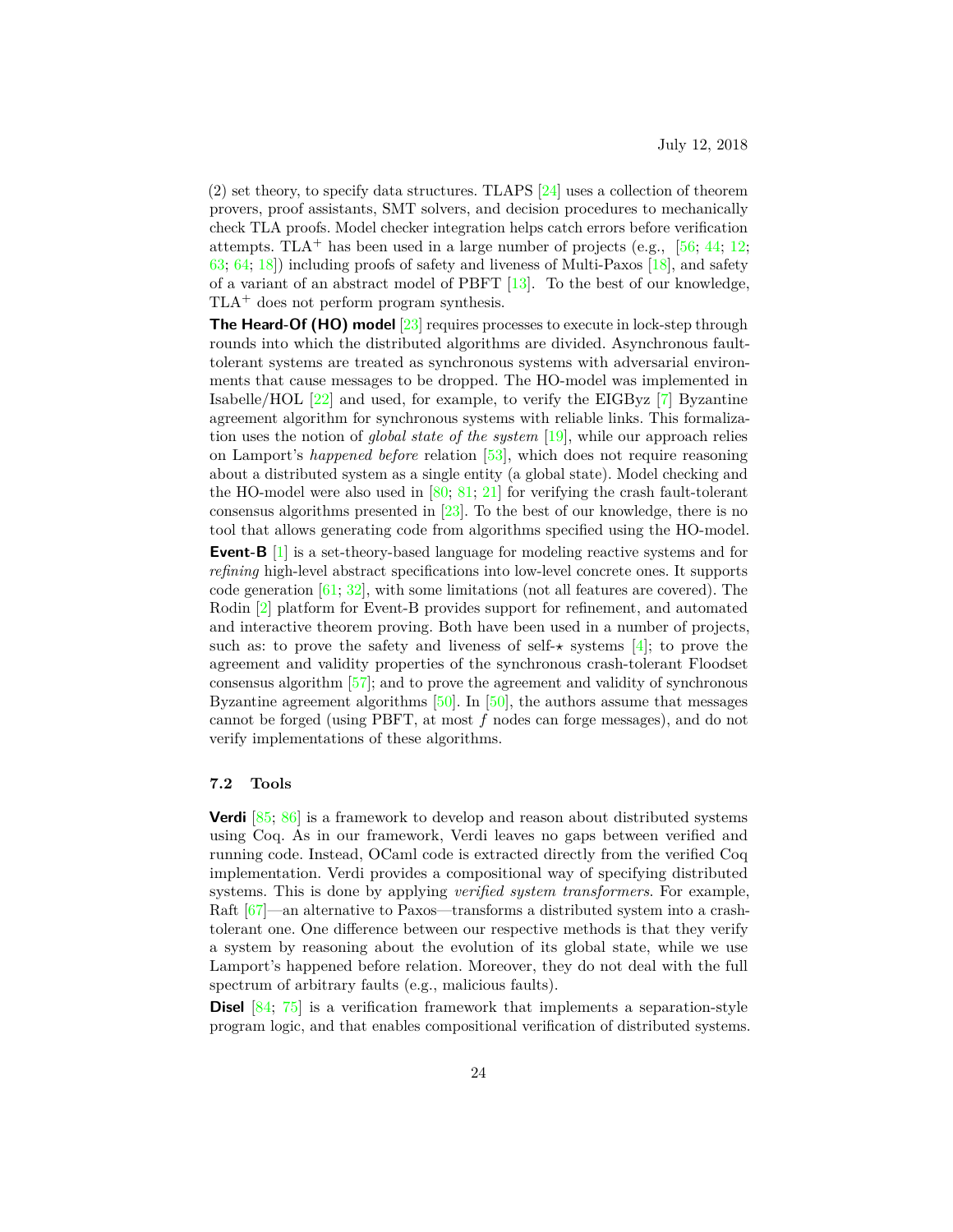**IronFleet** [\[40;](#page-25-40) [41\]](#page-25-41) is a framework for building and reasoning about distributed systems using Dafny [\[55\]](#page-26-33) and the Z3 theorem prover [\[62\]](#page-26-34). Because systems are both implemented in and verified using Dafny, IronFleet also prevents gaps between running and verified code. It uses a combination of TLA-style statemachine refinements [\[51\]](#page-26-18) to reason about the distributed aspects of protocols, and Floyd-Hoare-style imperative verification techniques to reason about local behavior. The authors have implemented, among other things, the Paxos-based state machine replication library IronRSL, and verified its safety and liveness.

**PSync** [\[28\]](#page-25-42) is a domain specific language embedded in Scala, that enables executing and verifying fault-tolerant distributed algorithms in synchronous and partially asynchronous networks. PSync is based on the HO-model, and has been used to implement several crash fault-tolerant algorithms. Similar to the Verdi framework, PSync makes use of a notion of global state and supports reasoning based on the multi-sorted first-order *Consensus verification logic* (CL) [\[27\]](#page-25-43). To prove safety, users have to provide invariants, which CL checks for validity. Unlike Verdi, IronFleet and PSync, we focus on Byzantine faults.

**ByMC** is a model checker for verifying safety and liveness of fault-tolerant distributed algorithms [\[49;](#page-26-35) [47;](#page-26-36) [48\]](#page-26-37). It applies an automated method for model checking parametrized threshold-guarded distributed algorithms (e.g., processes waiting for messages from a majority of distinct senders). ByMC is based on a short counter-example property, which says that if a distributed algorithm violates a temporal specification then there is a counterexample whose length is bounded and independent of the parameters (e.g. the number of tolerated faults).

**Ivy** [\[69\]](#page-26-38) allows debugging infinite-state systems using bounded verification, and formally verifying their safety by gradually building universally quantified inductive invariants. To the best of our knowledge, Ivy does not support faults.

**Actor Services** [\[77\]](#page-26-39) allows verifying the distributed and functional properties of programs communicating via asynchronous message passing at the level of the source code (they use a simple Java-like language). It supports modular reasoning and proving liveness. To the best of our knowledge, it does not deal with faults. **PVS** has been extensively used for verification of synchronous systems that tolerate malicious faults such as in  $[74]$ , to the extent that its design was influenced by these verification efforts [\[68\]](#page-26-41).

## **8 Conclusions and Future Work**

We introduced Velisarios, a framework to implement and reason about BFT-SMR protocols using the Coq theorem prover, and described a methodology based on learn/know epistemic modal operators. We used this framework to prove the safety of a complex system, namely Castro's PBFT protocol. In the future, we plan to also tackle liveness/timeliness. Indeed, proving the safety of a distributed system is far from being enough: a protocol that does not run (which is not live) is useless. Following the same line of reasoning, we want to tackle timeliness because, for real world systems, it is not enough to prove that a system will *eventually reply*. One often desires that the system replies in a timely fashion.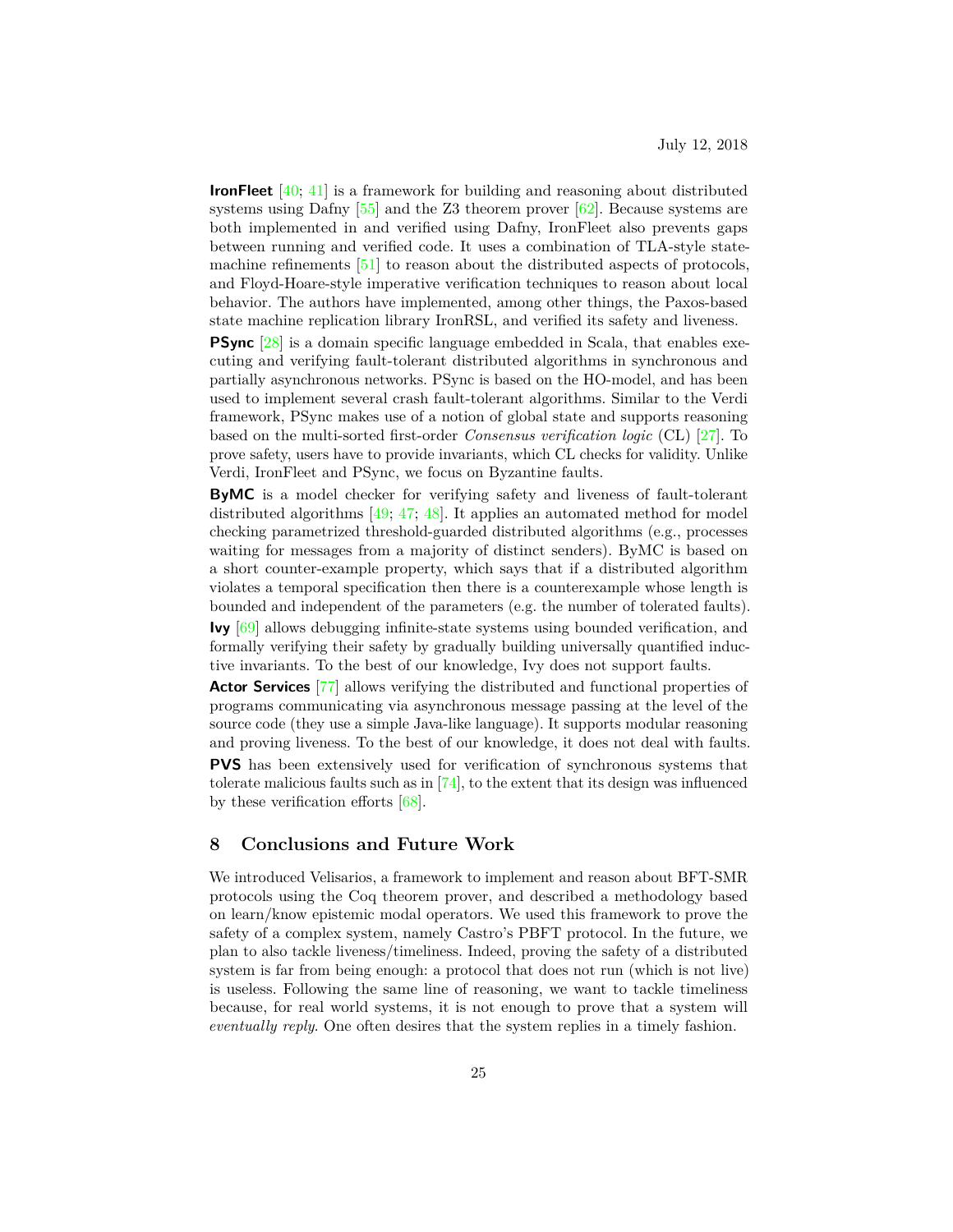## **References**

- <span id="page-25-38"></span><span id="page-25-36"></span>
- <span id="page-25-13"></span>
- [1] Jean-Raymond Abrial. *Modeling in Event-B* System and Software Engineering. Cambridge University Press, 2010.<br>
[2] Jean-Raymond Abrial, Michael J. Butler, Stefan Hallerstede, Thai Son Hoang, Farhad Mehta, and Laurent
- <span id="page-25-39"></span>
- <span id="page-25-23"></span><span id="page-25-9"></span>5] Async. URL: <https://janestreet.github.io/guide-async.html>.<br>[6] Pierre-Louis Aublin, Sonia Ben Mokhtar, and Vivien Quéma. "RBFT: Redundant Byzantine Fault Tolerance".<br>[6] In: ICDCS 2013. IEEE Computer Society, 2013, pp.
- <span id="page-25-34"></span>
- <span id="page-25-7"></span>rithms on the Fly to Expedite Byzantine Agreement". In: *Inf. Comput.* 97.2 (1992), pp. 205–233.<br>[8] Alysson Neves Bessani, João Sousa, and Eduardo Adilio Pelinson Alchieri. "State Machine Replication for the<br>Masses with B [9] Mark Bickford. "Component Specification Using Event Classes". In: *CBSE 2009*. Vol. 5582. LNCS. Springer,
- <span id="page-25-11"></span>2009, pp. 140–155.<br>
Mark Bickford, Robert L. Constable, Joseph Y. Halpern, and Sabina Petride. "Knowledge-Based Synth<br>
Mark Bickford, Robert L. Constable, Joseph Y. Halpern, and Sabina Petride. "Knowledge-Based Synth"
- <span id="page-25-21"></span><span id="page-25-12"></span>[10] Mark Bickford, Robert L. Constable, Joseph Y. Halpern, and Sabina Petride. "Knowledge-Based Synthesis of<br>Distributed Systems Using Event Structures". In: LPAR 2004. Vol. 3452. LNCS. Springer, 2004, pp. 449–465.<br>[11] M
- <span id="page-25-29"></span>
- <span id="page-25-31"></span><span id="page-25-5"></span>*Systems Review* 41.2 (2007), pp. 17–26. [13] *Mechanical ly Checked Safety Proof of a Byzantine Paxos Algorithm*. url: <http://lamport.azurewebsites.net/tla/byzpaxos.html>. [14] Miguel Castro. "Practical Byzantine Fault Tolerance". Also as Technical Report MIT-LCS-TR-817. Ph.D. Mechanicaty Check<br>Miguel Castro.<br>MIT, Jan. 2001.
- <span id="page-25-4"></span>[15] Miguel Castro and Barbara Liskov. *A Correctness Proof for a Practical Byzantine-Fault-Tolerant Replication Algorithm*.
- <span id="page-25-0"></span>Technical Memo MIT-LCS-TM-590. MIT, June 1999. [16] Miguel Castro and Barbara Liskov. "Practical Byzantine Fault Tolerance". In: *OSDI 1999*. USENIX Association, 1999, pp. 173–186.<br>Miguel Castro and Barbara Liskov. "Practical byzantine fault tolerance and proactive recovery". In: ACM
- 
- <span id="page-25-30"></span><span id="page-25-14"></span>
- <span id="page-25-22"></span>
- <span id="page-25-35"></span>
- <span id="page-25-33"></span><span id="page-25-32"></span>
- <span id="page-25-1"></span>[17] Miguel Castro and Barbara Liskov. "Practical byzantine fault tolerance and proactive recovery". In:  $ACM$ <br>Trans. Comput. Syst. 20.4 (2002), pp. 398–461.<br>[18] Saksham Chand, Yanhong A. Liu, and Scott D. Stoller. "Forma
- <span id="page-25-27"></span><span id="page-25-6"></span>
- <span id="page-25-8"></span>[26] Tobias Distler, Christian Cachin, and Rüdiger Kapitza. "Resource-Efficient Byzantine Fault Tolerance". In:<br> *IEEE Trans. Computers* 65.9 (2016), pp. 2807–2819.<br>
[27] Cezara Dragoi, Thomas A. Henzinger, Helmut Veith, J
- <span id="page-25-43"></span>
- <span id="page-25-42"></span>181.<br>
28] Cezara Dragoi, Thomas A. Henzinger, and Damien Zufferey. "PSync: a partially synchronous language for Cezara Dragoi, Thomas A. Henzinger, and Damien Zufferey. "The Need for Language Support for Fault-Tolerant Di
- <span id="page-25-3"></span>[30] Cynthia Dwork and Yoram Moses. "Knowledge and Common Knowledge in a Byzantine Environment: Crash
- <span id="page-25-18"></span>
- <span id="page-25-20"></span>Failures". In: *Inf. Comput.* 88.2 (1990), pp. 156–186.<br>[31] Ronald Fagin, Joseph Y. Halpern, Yoram Moses, and Moshe Y. Vardi. "Knowledge-Based Programs". In:<br>Distributed Computing 10.4 (1997), pp. 199–225.<br>[32] Andreas Fü
- <span id="page-25-37"></span>
- <span id="page-25-25"></span>Generation for Event-B". In: IFM 2014. Vol. 8739. LNGS. Springer, 2014, pp. 323–338.<br>
S. Garland, N. Lynch, J. Tauber, and M. Vaziri. IOA user guide and reference manual. Tech. rep. MIT/LCS/TR-961.<br>
[33] S. Garland, N. Lyn
- <span id="page-25-26"></span><span id="page-25-24"></span>
- <span id="page-25-15"></span>
- <span id="page-25-17"></span><span id="page-25-16"></span>
- (2 Feb. 2009), pp. 153–171.<br>
[36] David K. Gifford. "Weighted Voting for Replicated Data". In: *SOSP 1979.* ACM, 1979, pp. 150–162.<br>
[36] David K. Gifford. "Weighted Voting Reasoning About Knowledge to Analyze Distributed
- <span id="page-25-19"></span>
- <span id="page-25-40"></span>[41] Chris Hawblitzel, Jon Howell, Manos Kapritsos, Jacob R. Lorch, Bryan Parno, Michael L. Roberts, Srinath
- <span id="page-25-41"></span>T. V. Setty, and Brian Zill. "IronFleet: proving safety and liveness of practical distributed systems". In:<br>Commun. ACM 60.7 (2017), pp. 83–92.<br>[42] Maurice Herlihy and Jeannette M. Wing. "Axioms for Concurrent Objects". I
- <span id="page-25-10"></span>
- <span id="page-25-2"></span>pp. 13–26.<br>
Moving Target Defense - Creating Asymmetric Uncertainty for Cyber Threats. Vol. 54. Advances in Information Security.<br>
Springer, 2011.<br>
[44] Rajeev Joshi, Leslie Lamport, John Matthews, Serdar Tasiran, Mark R.
- <span id="page-25-28"></span>